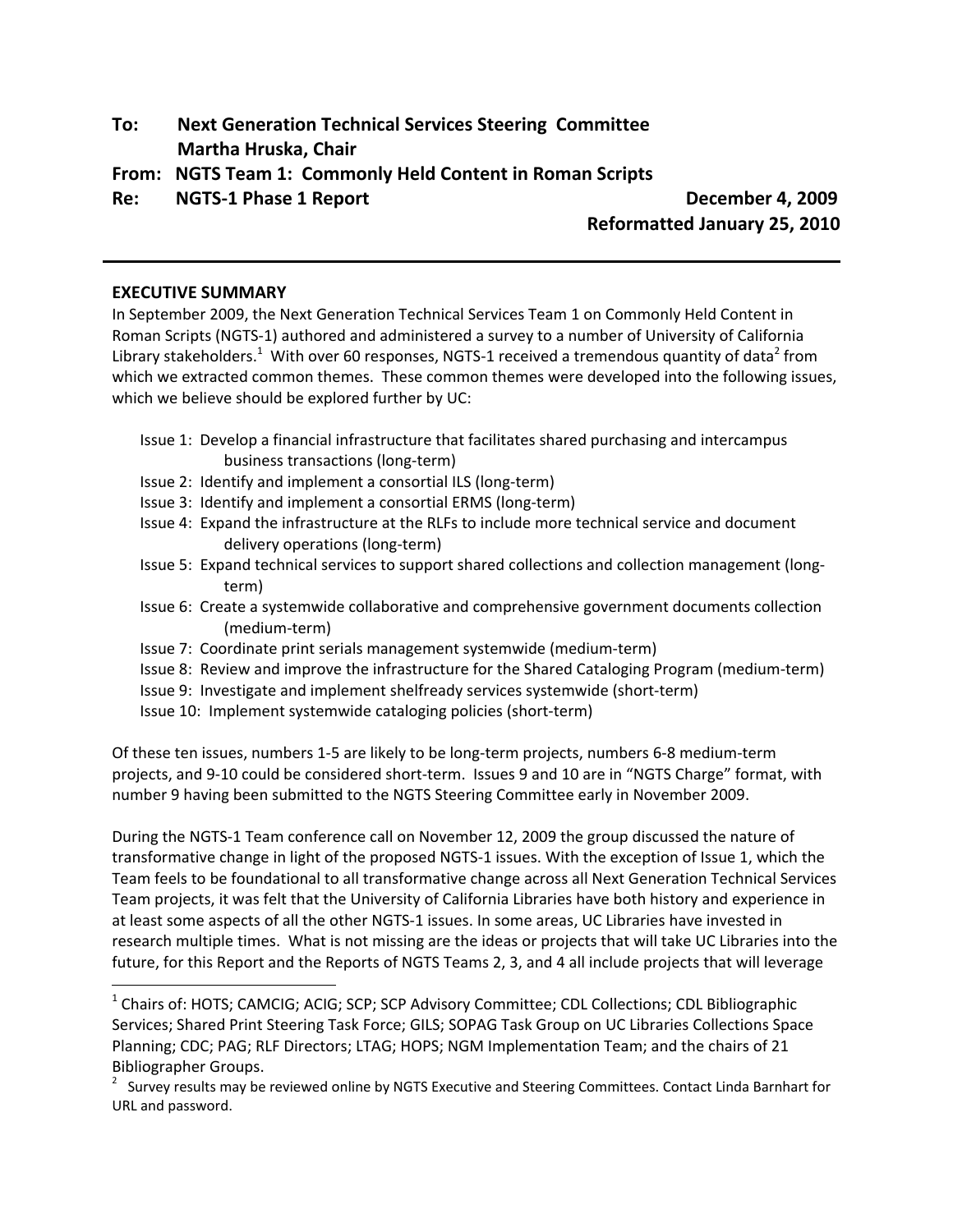scarce resources, eliminate redundant work, and move UC technical services toward an integrated and collaborative enterprise. The University of California Libraries have before them descriptions of the most likely paths that lead to transformative change. What is necessary at this moment is the leadership and commitment to step beyond historic comfort zones, to take the necessary risks, and make the required commitments to select and accomplish the visions expressed herein. To do so would be truly transformative.

### **INTRODUCTION**

It is important to outline what commonly held resources are. They are resources that are acquired or held at some level of duplication across the UC system or across the network of research libraries. Recent studies by RLG suggest that the opportunity for cooperation resides not around materials that are unique or ubiquitously held, but around those materials that are duplicated to a moderate extent across a system. In this context, if UC Libraries consider a tiered approach to collection development and management based on the spectrum of collection holdings, from the most unique to the most broadly held, it is in the middle tier of commonly held resources where UC Libraries currently have some strengths as well as some large gaps in Technical Services. It is in this segment of the collections where most efficiencies can be gained by managing materials and providing services collaboratively, at the consortial or network level.



NGTS Team 1's focus is on this middle tier of commonly held content. Commonly held content, for the purposes of NGTS‐1 includes not only licensed content but also shared print, audiovisual, and born digital resources. And the "technical services" that manage these resources are envisioned broadly.

# **ISSUES**

*Issue 1: Develop a financial infrastructure that facilitates shared purchasing and intercampus business transactions (long‐term)*

### **INTRODUCTION**

Moving funds between campuses and through the UC system is difficult and this is a fundamental obstacle to cooperative efforts. The current system of allocating resources, with funds moving from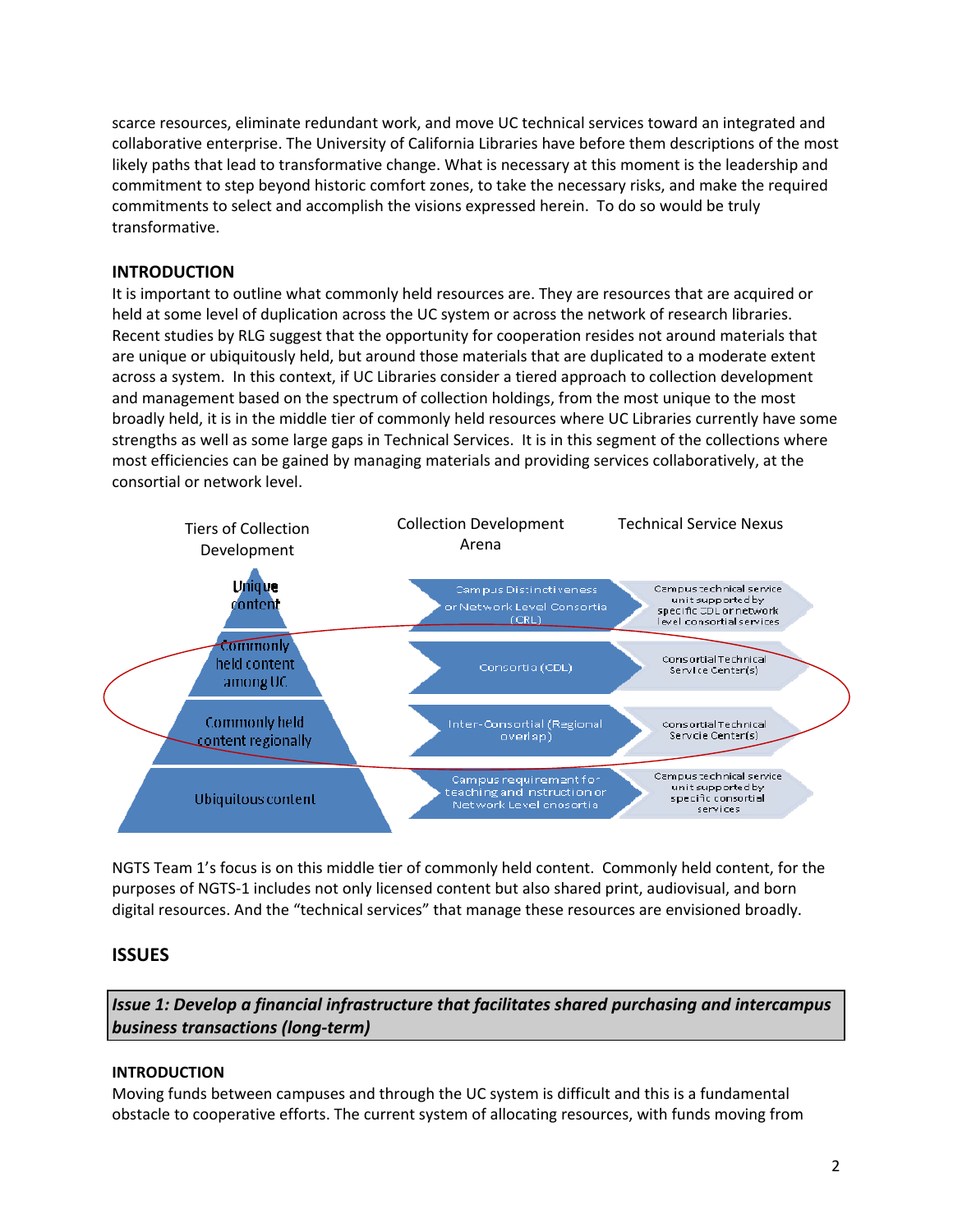UCOP to the campuses and then to each individual library administration, reinforces the model of distinct collection‐building, even when these resources are redirected toward shared collection initiatives.

The successful outcome of most NGTS‐1 issues depends upon the smooth working of funding models and agreements. Each NGTS project that involves payments to vendors, whether for resources, systems, or services, will need to consider the mechanisms by which funds are managed, either from the campus level to an established central managing unit, such as CDL Acquisitions, or from several campuses to one campus if a "centers of excellence" model is adopted.

Because of the complexity of this issue's scope, intermediate steps may be possible to support NGTS projects while more comprehensive system‐wide solutions are explored.

### **CURRENT SITUATION**

The two best examples of the current limitations for shared purchases are the workflows for CDL Acquisitions and the assessment of the UC Anglophone Project in Canadian Literature. The CDL Acquisitions model entails management of a cost‐share system for campuses that requires local management at each campus as well as central oversight. Many steps of this process are manual due to the variances in library and campus accounting systems. Reports listing CDL co-invest figures are sent from CDL Acquisitions to the CDL Liaison at each campus. The CDL Liaison records these amounts, which may come from different funding sources, in the local ILS. Recharges are issued by CDL Acquisitions to each library. The process is further complicated at the campus level whereby General Accounting staff at each campus have to execute the intra-campus financial transfers, which often don't appear in campus ledgers for two months, depending on timing. In addition, management of purchases made from shared funds requires a different reporting, accountability, authority, prioritization of work and governance model.

The assessment report of the UC Anglophone Project in Canadian Literature (issued May 7, 2008) includes among its findings two items that highlight the need for a well-developed financial infrastructure to support the processing and payment of material. The report notes that: "The project lacked a process for annually depositing funds with the campus that processes the orders, monitoring the deposit account and communicating with the vendor, resulting in overruns. A single deposit was placed with the vendor to pay for one fiscal year, but as the project moved into the second year, there was not a clear mechanism for re-depositing" (p. 4).

A second item ties financial tracking to the ability to take advantage of vendor services, and the necessity of having a process by which cooperative purchases are managed across fiscal years, highlighting the need to establish allocations, define processes at the end of the fiscal year, and ensure that vendor services such as EDI invoicing, financial and collection management reports, and separation of charges in the ILS can all be assured.

### **EXPECTED EFFICIENCIES AND/OR ELIMINATED REDUNDANCIES**

In both of the previous examples, a multitude of redundancies occur in fund management, as funds are distributed and consolidated. In addition, campuses each manage funds to pay for a multitude of similar services from vendors, including bibliographic records from OCLC, shelf-ready services, vendor tool subscriptions, etc. As these services are shifted to the network level, involving what one of the NGTS survey responses refers to as a "single point of negotiation," efficiencies may also be gained by adopting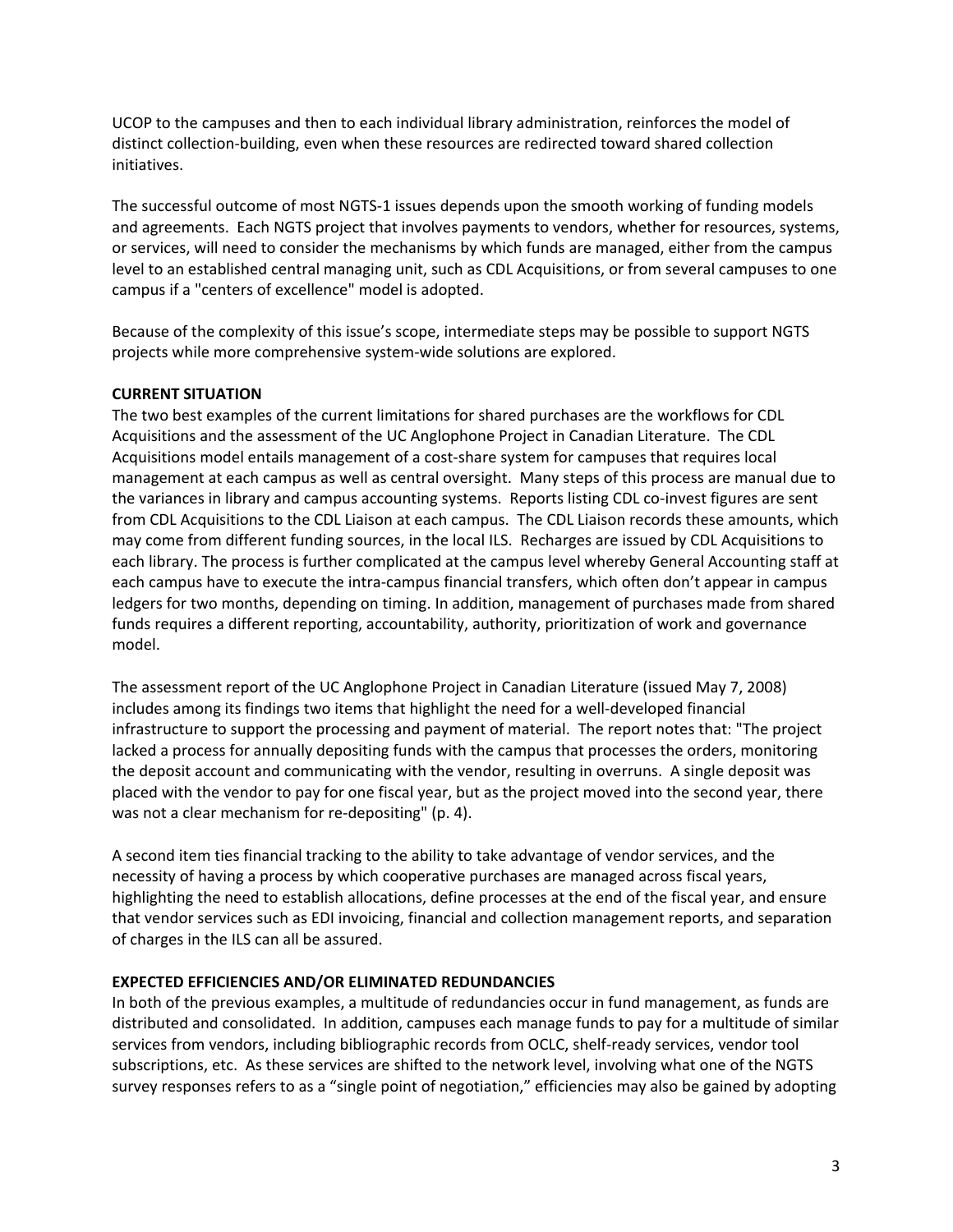a "single point of payment" that does not require the elaborate fund management involved in CDL cost shares model.

The outcomes of the Canadian literature project illustrated the desirability of having the accounting operations managed by the unit that receives or processes the material to facilitate vendor account management as well as to meet UC audit requirements that require verification of receipt prior to payment.

### **BARRIERS**

There are two potential barriers to making progress with this issue: the interoperability of systems, and the extent to which local fund management is required for these shared collections, systems, and services.

As illustrated by the CDL Acquisitions workflow for recharges, the variety of our campus and library financial systems are not optimized for an increase in volume of activities that require pooled funds. Achieving the interoperability to support these activities would entail coordination at the level of campus administrations, and beyond the purview of the libraries.

Local accounting practices also need to be examined, and perhaps standardized, in order to maximize effectiveness of this issue. Variations in budget management across campuses, both at campus level and library level, need to be considered. Campus libraries have developed local methods of fund management, to some extent influenced by the integrated library system used at that campus, and the character limits for fund codes. In addition, fund management is dictated by the source of the campus funds (19900A General Funds versus endowment funds, etc.) as well as a campus library's historical practice of how their collection funds are structured to facilitate reporting.

The need to track local funding sources emerged as a concern during an informal discussion of the CDL recharge process by ACIG in 2008, as campuses manage several different campus‐level accounts and may be required to report expenditures to other campus units (e.g. health sciences). In the case of campus units' contributions for system‐wide centralized collections and services, it should be explored whether these funds would need to pass through the campus library.

### **POSSIBLE NEXT STEPS**

The following actions could be pursued by multiple groups and at a variety of "organizational levels." While there is not an all-campus group dedicated to accounting issues, frequently the Associate University Librarians who oversee human resources also have responsibilities for financial management and accounting (i.e., "Administrative Services"). All-campus groups related to acquisitions and collection development as well as NGTS task groups should be involved as appropriate.

- Consult with CDC and CDL about projected needs for pooled funds
- Re‐examine the CDL Acquisitions cost‐share model for enhanced efficiencies that would streamline the process.
- Examine the fund code structure at each campus for opportunities to better support cooperative collection development.
- Explore the feasibility of funding shared resources from a system‐wide "superfund" that avoids or minimizes the mechanism of managing cost‐shares to campuses.
- Develop a set of best practices between library accounting and campus accounting systems, with the goal to coordinate systems and practices both locally and system-wide.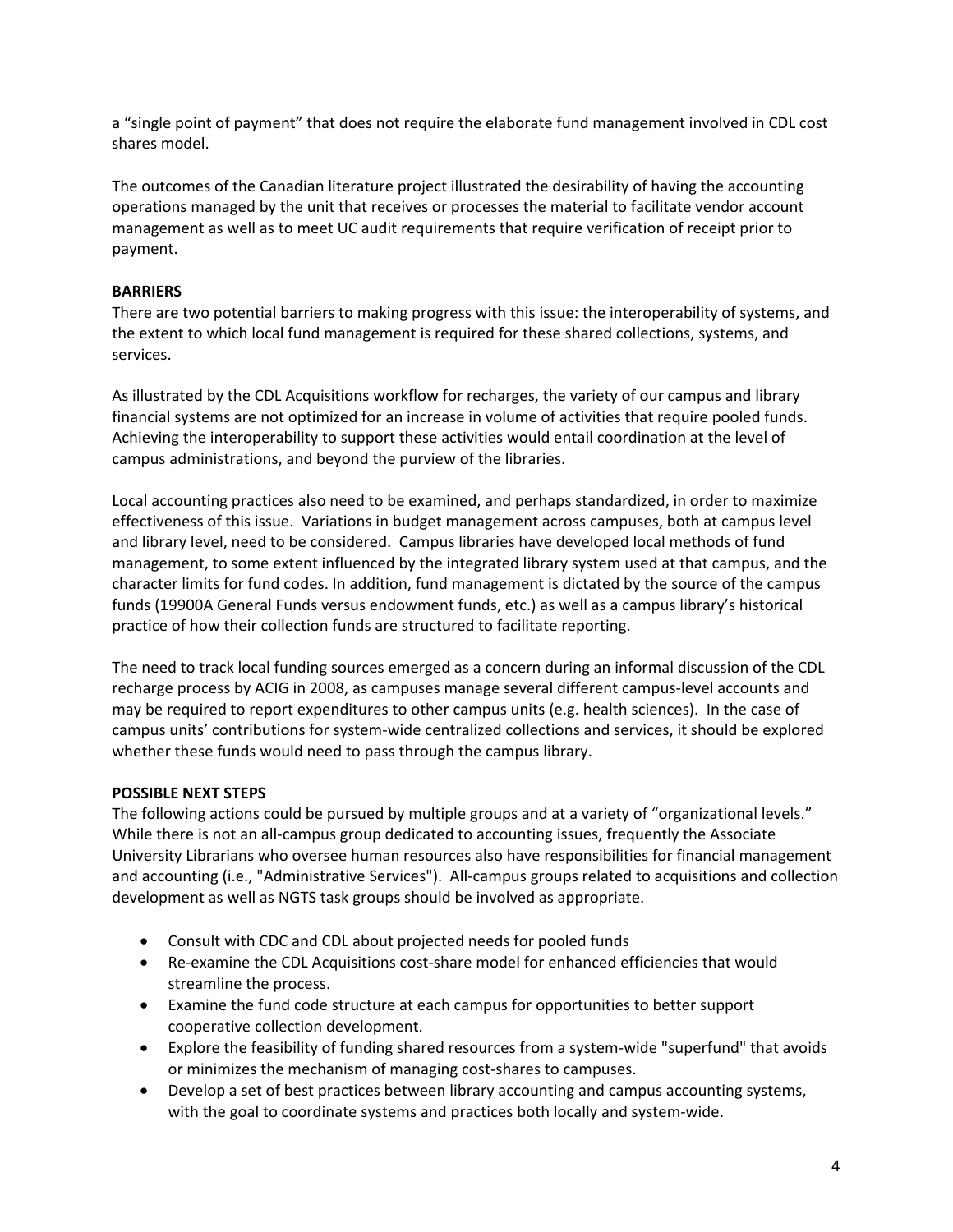## *Issue 2: Identify and implement a consortial ILS (long‐term)*

### **SUMMARY**

A consortial ILS would make a number of NGTS goals feasible, including shared acquisitions, shared collections, increasing shared cataloging, shared serials management, and shared electronic resources management. It might also facilitate more efficiency in interlibrary loan and other circulation activities. It could substantially decrease duplication of time and effort in many areas, well beyond cataloging. It could centralize some functions, such as authority control, database maintenance, and systems support. At various times in UC history, the desirability of a consortial ILS has been recognized. Most recently, BSTF issue III.1b was "Implement a single data store for UC, be it a single file of cataloging records or the entire ILS." One of the architecture options presented in the BSTF was "Adopt a single ILS for the entire University of California system."

A consortial ILS would enhance the following NGTS values:

- Speed processing throughout all technical services functions.
- Eliminate redundant work.
- View technical services as a single system‐wide enterprise
- Make the UC collections easy to find and use.
- Eliminate duplication of effort across the UC system and local variation in practice.
- Achieve system-wide cost savings

### **STATEMENT OF THE PROBLEM/SITUATION**

Next Generation Melvyl creates a common discovery interface (as does Current Melvyl), but it does not eliminate the need for backend ILS functionality, particularly for ILS modules other than OPAC and cataloging (acquisitions, circulation, serials, etc.). In the current model, each campus maintains its own ILS. Next Generation Melvyl does not change this model; NGM provides OPAC functionality only. Even for commonly-held materials, each campus must download its own bibliographic record (even if the bibliographic record is not used for OPAC display, ILS software still relies on a bibliographic record to function) and attach its own orders, invoices, item records, serials check-in records, circulation activity, etc. Furthermore, each campus maintains its own software, which is significant in terms of IT staff time and expertise, as well as resources (servers, etc.). This results in a great deal of redundant work.

### **EXPECTED EFFICIENCIES AND/OR ELIMINATED REDUNDANCIES**

A shared ILS would mean that many functions that are duplicated across campuses would only need to be done one time. For example:

- Each bibliographic record would only need to be imported once; each campus could attach orders, holdings, etc. to a single shared record. There would be no need for record distribution to campuses. Record loads from vendors such as Marcive would only need to be purchased and loaded once.
- Cataloging would only need to be done once. This would also facilitate the suggestion of cataloging centers (distributed shared cataloging), as well as processing centers.
- Authority control and other types of database maintenance would only need to be done once. Each campus would not need local expertise in this area.
- Software updates would only need to be performed once. Each campus may not have to have its own ILS support staff coordinator/expert(s).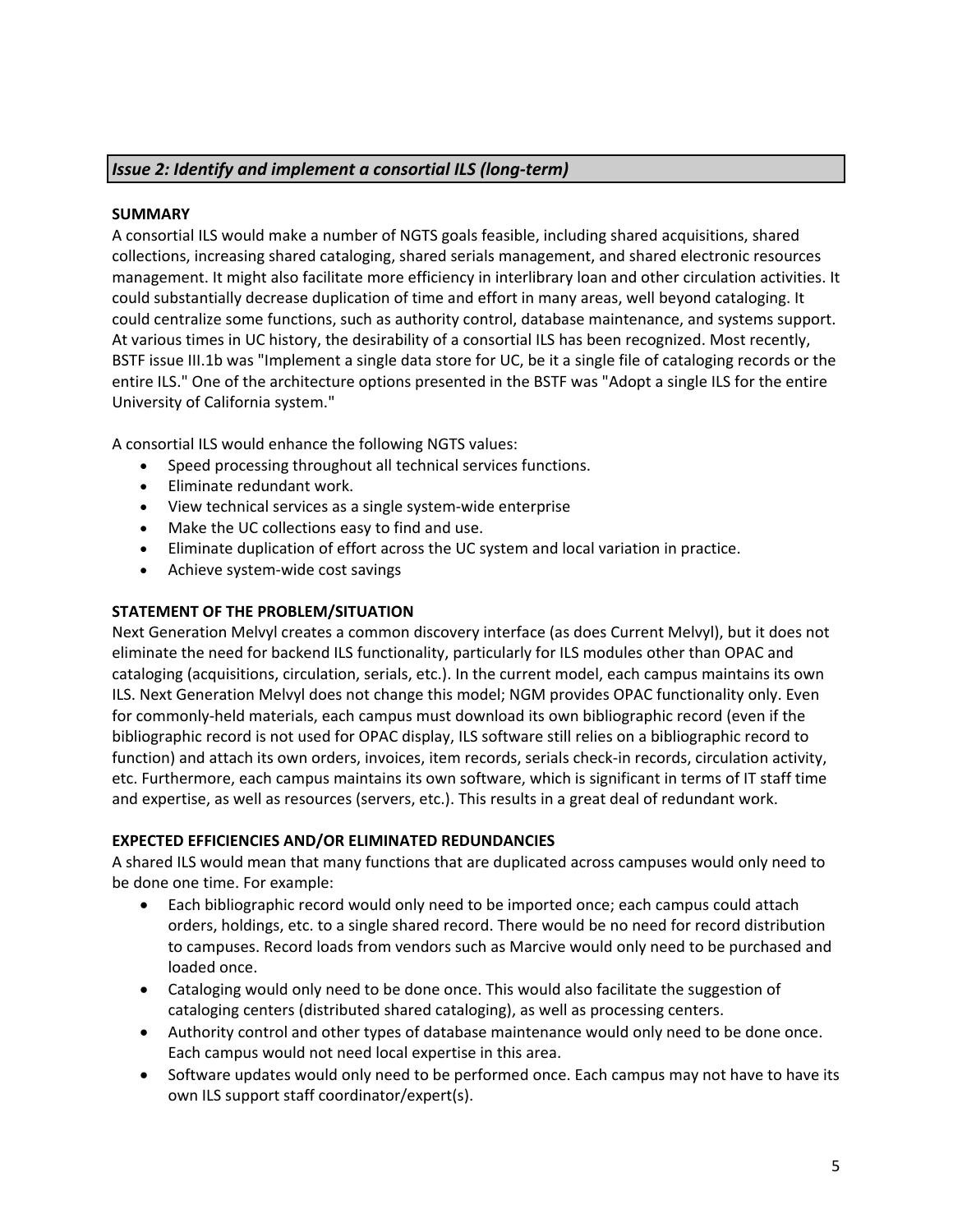- Local server hardware and software hosting could be eliminated through shared computing facilities and equipment.
- Payments and other financial data may only need to be entered once for shared resources.
- Intra-campus loan transactions might more easily be facilitated within a single ILS, eliminating the customization that must be done with REQUEST to work with 3 different circulation systems.
- A single ILS might also facilitate the REQUEST (Intra‐campus Delivery) function. Currently, VDX has to work with three different ILS systems, often requiring special programming.
- A single ILS would also facilitate collection analysis as extensive reports on duplication could be run through a single system.

Furthermore, a shared ILS would facilitate the management of shared collections and shared purchasing. The selection process would benefit from being able to easily see what other campuses have on order, and it could make joint approval plans easier to manage.

### **BARRIERS**

A cost‐benefit analysis would need to be conducted. Substantial savings could be realized if each campus did not maintain its own ILS, but a shared ILS would take additional time and money to implement. All campuses would have to migrate data. Policies for working in a shared environment would need to be developed, as well as standardization of practices. There could be some reluctance on the part of campus libraries, who have invested significant profiling within their systems to work with external vendors (book vendors, subscription agents, bibliographic services) to abandon those systems because of the amount of work involved to recreate that.

Factors that could cause this project to fail include the potential inability or unwillingness of UC to develop a financial infrastructure that facilitates shared purchasing and intercampus business transactions (see Issue 1), as well as the inability or unwillingness on the part of individual campuses to give up some degree of autonomy, consolidate ILS support, and agree on common standards and procedures.

More than one campus has implemented a new ILS within the past three years. It may prove to be very difficult politically if they were asked to move to another ILS.

Many campuses have heavily invested in working with their materials vendors to work with their particular ILS. There may be resistance to reinvesting the effort to customize vendor interactions using a different ILS.

### **DISCOVERY AND ACCESS**

More information about collections would be available to staff (e.g. viewing ordering information) as well as potentially to patrons (e.g. enabling de‐duplicated records).

Next Generation Melvyl and a consortial ILS would be complementary. Again, NGM is only a discovery layer, while an ILS provides resource management functionality. Time and energy would not have been wasted in NGM, as the development of NGM has resulted in a superior user interface than what is currently available from our local OPACs. In fact, a consortial ILS may improve NGM functionality by simplifying NGM's interactions with our systems; in a consortial ILS scenario, NGM would only need to connect with one system rather than 10.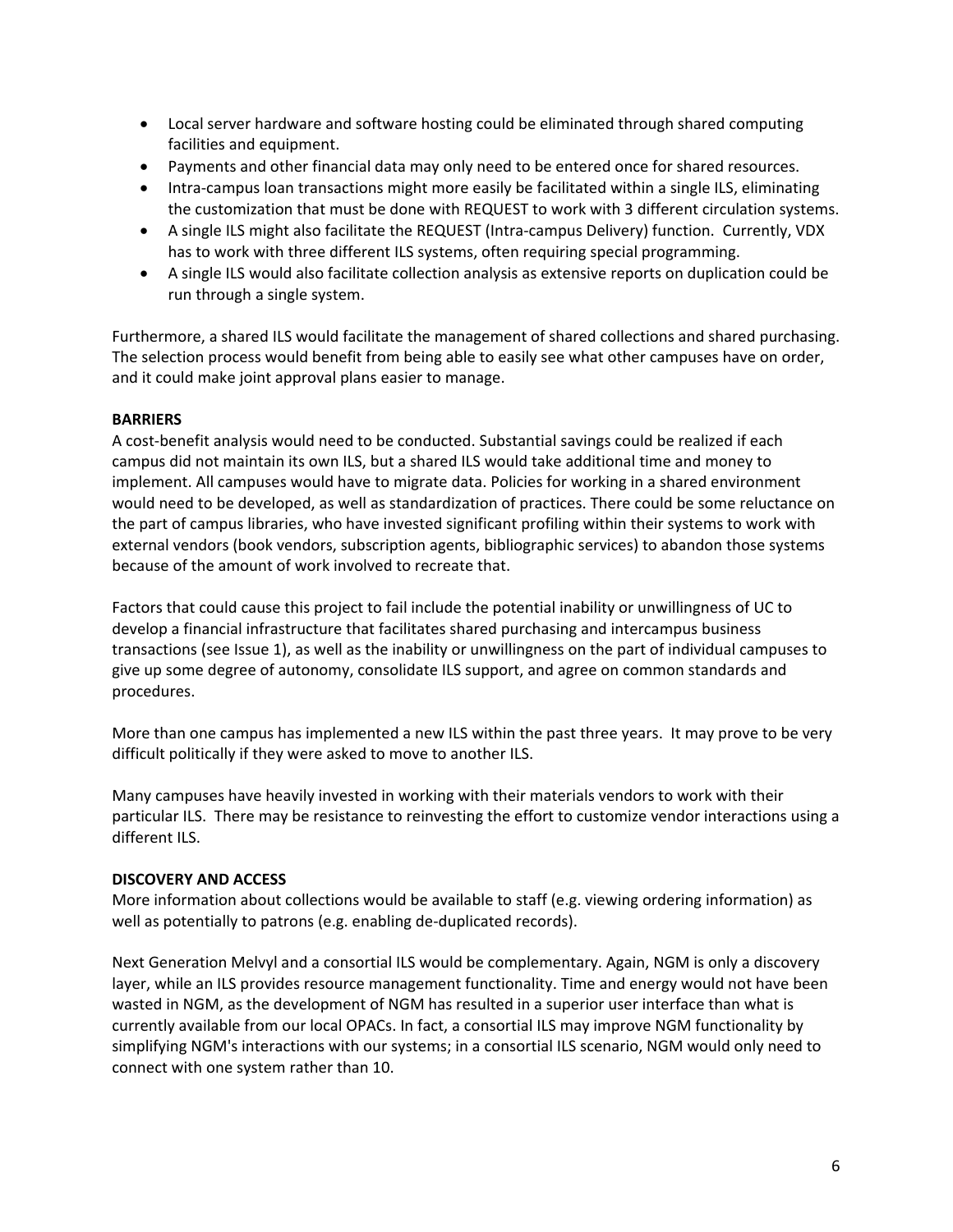If campuses still wanted to maintain local OPACs in addition to Next Generation Melvyl, a scoped and branded OPAC display could still be generated for each campus through a shared ILS.

### **ALTERNATIVES**

If a shared ILS is not chosen, other solutions will have to be found to reduce the redundancies inherent in each campus operating its own ILS.

Other options to consider include:

- Middleware or other services to enhance sharing of data between systems e.g. using APIs to share data in real time between separate ILSs
- Partially shared or multiple shared ILSs; for example, the 7 campuses currently using III could move toward a shared ILS

OCLC's new web‐scale management services bear investigating; these services, once developed, could potentially provide a web-based platform for circulation and delivery, acquisitions, license management, and workflow management that may eliminate the need for local ILSs.

The open source Evergreen ILS, developed specifically for consortia, may be another project from which to draw inspiration.

### **MORE INFORMATION**

For examples of how future workflows might work, as well as policies, governance structures, and best practices, we can look to other consortia who have implemented or investigated a shared ILS, including Orbis‐Cascade, SUNY, Florida, OhioLINK, PASCAL, and the University System of Maryland. In particular, the University System of Maryland (http://usmai.umd.edu/cld/) and Florida Center for Library Automation (http://fclaweb.fcla.edu/tech\_access\_services) have a great deal of documentation available online.

Orbis‐Cascade has recently published an analysis of the potential advantages to a shared ILS, as well as other possibilities such as multiple shared ILSs and a partially shared ILS: http://www.orbiscascade.org/index/cms-filesystem-action/groups/shareddb/sbdtf\_report.pdf

## *Issue 3: Identify and implement a consortial ERMS (long‐term)*

### **SUMMARY**

The University of California Libraries should develop or purchase a shared apparatus for electronic resource data production, access, management, and assessment. The need for a flexible, automated electronic resource management system (ERMS), tool, or set of tools to create greater efficiencies in the acquisition and ongoing management of electronic resources is repeatedly expressed as UC libraries struggle with inadequate information regarding access to newly licensed content, challenges in identifying and displaying electronic formats, resentment over the effort to update and maintain data in multiple places, and frustration caused by redundant work. Since previous attempts to purchase a consortial ERMS have failed, most campuses have invested in local systems for acquisition of electronic resources and creation of their A‐to‐Z title list. The overwhelming need now is for a service that acts as the knowledgebase, is the worksite for shared files, and is able to push out records and updates to the multiplicity of related UC library systems. The apparatus would: serve as the database of record for licensed content as well as UC created digital content, organize workflow, and provide critical information to campus librarians, while minimizing redundancy of data entry and multiple system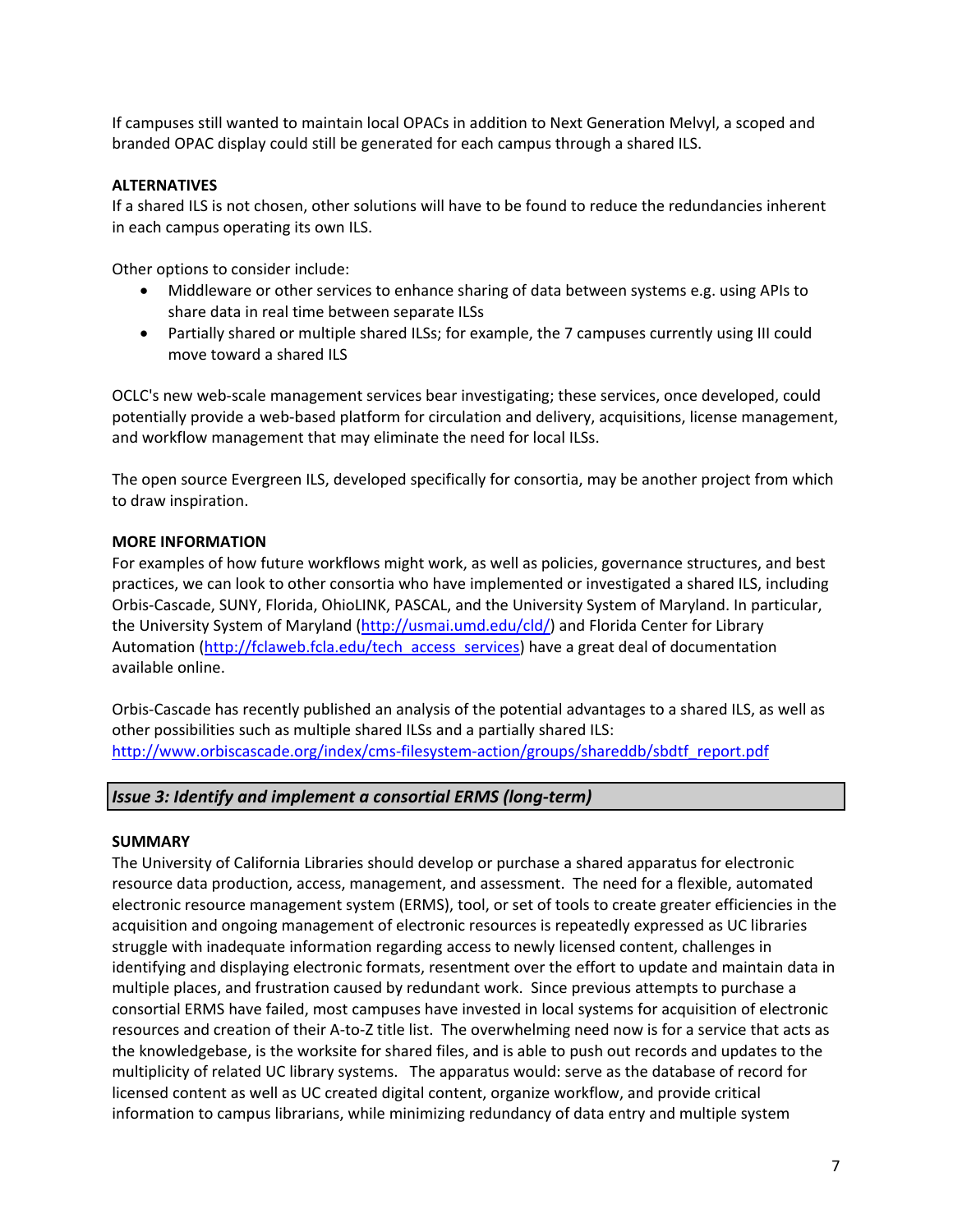management.

#### **STATEMENT OF THE PROBLEM/SITUATION**

Currently the CDL and University of California Libraries struggle to develop and maintain bibliographic, acquisitions, licensing and holdings data for e‐collections in a host of incompatible systems. The effect of eroding investment in staff and resources has been under‐populated campus ERMS, out‐of‐sync data, out‐of‐date links, and continued under‐utilized resources. Electronic resource management is a major pressure point throughout UC's technical services units.

There is no real interoperability between our OPEN URL link resolver and any ERMS currently in use in a UC Library or at CDL. Holdings maintenance for CDL managed Tier 1 and Tier 2 resources is redundantly carried out in three separate places with no real ability to repurpose data: (1) SFX; (2) Serials Solutions (CDL); (3) SCP records. This is simply unsustainable for UC campuses as well as CDL Acquisitions and the Shared Cataloging Program.

As UC Libraries scramble to curtail expenditures to match reduced budgets, the capacity to match comparable cost, usage and other assessment data at the title‐level is critical. The call to develop a system-wide view of collections which allows UC Libraries to develop richer services, leverage resources to increase collection diversity, and expose hidden resources depends on the ability to display and analyze existing investments.

#### **EXPECTED EFFICIENCIES AND/OR ELIMINATED REDUNDANCIES**

A cooperatively developed shared workspace for electronic resource management could start with existing basic metadata from all available resources, eliminate redundant work, speed processing throughout all technical services functions, free up resources in order to focus on unique resources, encourage elimination of duplication of effort across the UC system and local variation in practice, allow for continuous improvements to basic metadata, improve discoverability of UC collections, and reward interoperability of metadata across content, formats, and systems. Careful review of what should be purchased versus what should be developed in‐house as well as UC‐leveraged negotiations with library vendors could achieve system‐wide cost‐savings and rebalance expenditures as necessary to embrace format and service requirements.

The blueprint of the shared ERMS must embrace the organization of the CDL ERMS and SCP workflow. The system must be able to "talk to" related UC Library systems.

#### **BARRIERS**

Prior attempts have exposed the very large gap between design and implementation. The worst outcome would be yet another out‐of‐sync site to update.

#### **POSSIBLE NEXT STEPS**

- Explore vendor options.
- Explore home‐grown options.
- Explore possible one‐time purchase of data available for 'opening day' ERMS collections.
- Develop map of existing UC data.
- Develop funding model.
- Explore governance options.
- Investigate RFP.
- Move toward purchase and implementation of consortial ERMS.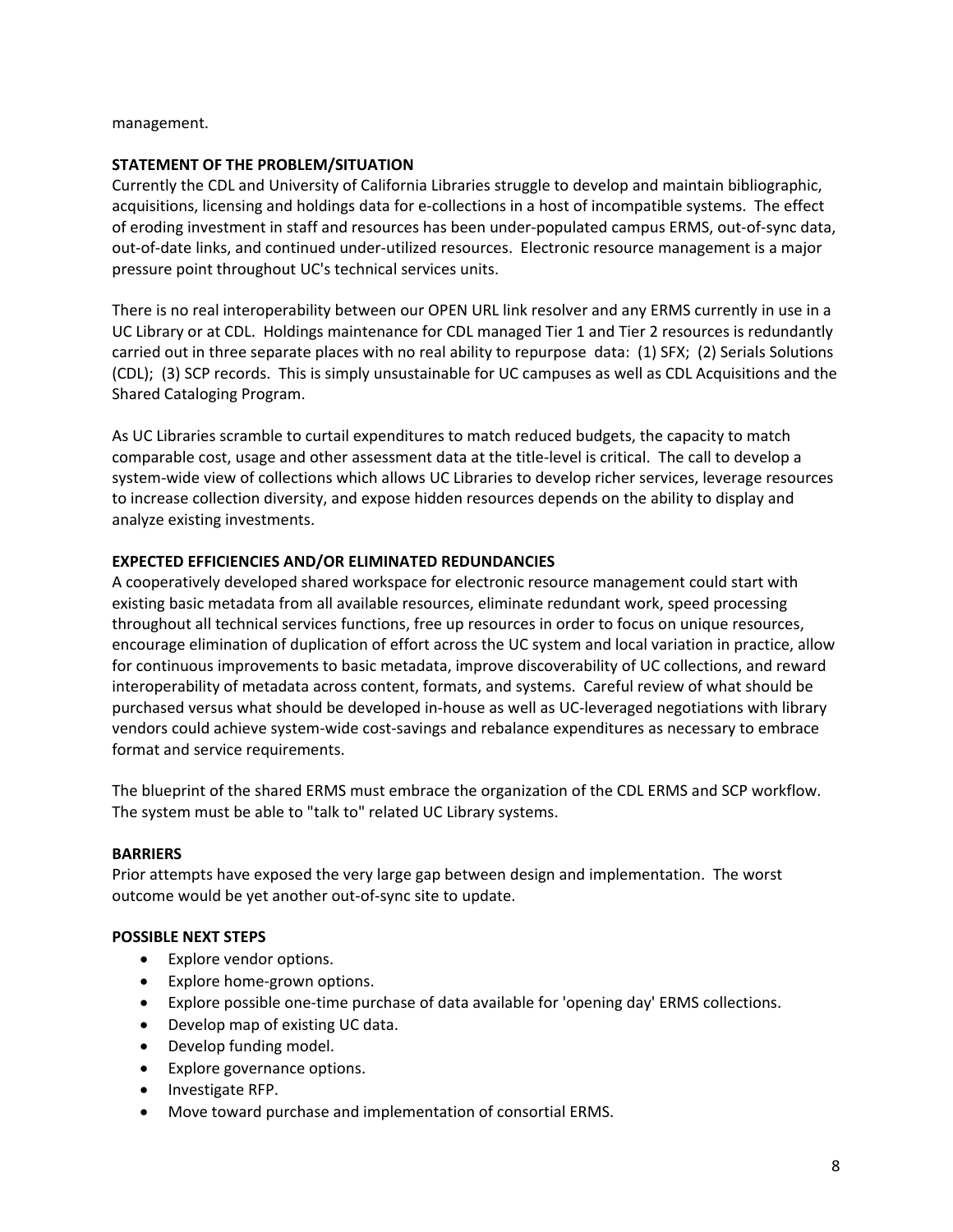# *Issue 4: Expand the infrastructure at the RLFs to include more technical service and document delivery operations (long‐term)*

Specific concerns that came in via the NGTS‐1 Survey included:

- RLFs should be seen less as an "attic of less used materials" and more as a service and distribution Hub for quality information resources.
- Locate Acquisitions/Cataloging, Preservation, IT Programming, Validation, and Project Management services at the RLFs to permit them to play a fuller role in Shared Collections from acquisitions to access
- Materials initially destined for the RLFs should be received and paid for from the RLFs to eliminate multiple handling of materials across institutions and maintain integrity of receipt and payment processes.
- RLF staff should be able to provide print on demand for both monographs and journal articles
- RLF staff have ability to enhance campus contributed cataloging records and add table of contents services
- RLF holdings need to be much more visible in both MELVYL and campus ILSs
- Installation of full ILS system modules, including access services. In addition one participant identified the need for RLF authorizations for cataloging/modifying records for Shared Print as needed.

## **CURRENT SITUATION**

The RLFs currently serve as storage for less used materials for the UC Libraries along with the UC Prospective Shared Print Collections (primarily journals and conference proceedings) for a number of publishers. The acquisitions and cataloging of these collections has traditionally been done within the context of campus libraries.

As the RLFs take on a much greater role in both a regional and national role in serving as print archives, it would benefit the RLFs and UC if the RLFs were able to do more work on site – eliminating multiple handling of materials and transfer across the system.

As more currently published monographic materials are stored at the RLFs, they will need the capacity to provide fast, efficient document delivery to campuses. In many cases, sections of monographs can be sent electronically to a campus library in lieu of lending a complete volume. This will require increased staff and equipment for document delivery.

### **BARRIERS**

## **1) Capacity of the RLFs:**

**SRLF:** Based on current deposit patterns from the southern campuses and Shared Print programs, the projected fill date for printed volumes is *November 2011.*

**NRLF:** As of October 1, 2009, NRLF had 1,378,500 volume equivalents of space remaining to be filled. If the northern campuses continue to deposit at their current allocation rates (221,500 volumes /year total) the remaining space at NRLF will be filled by *November 2015.* However, it's likely the standard shelving (for books, archival materials, etc.) will be filled several months earlier.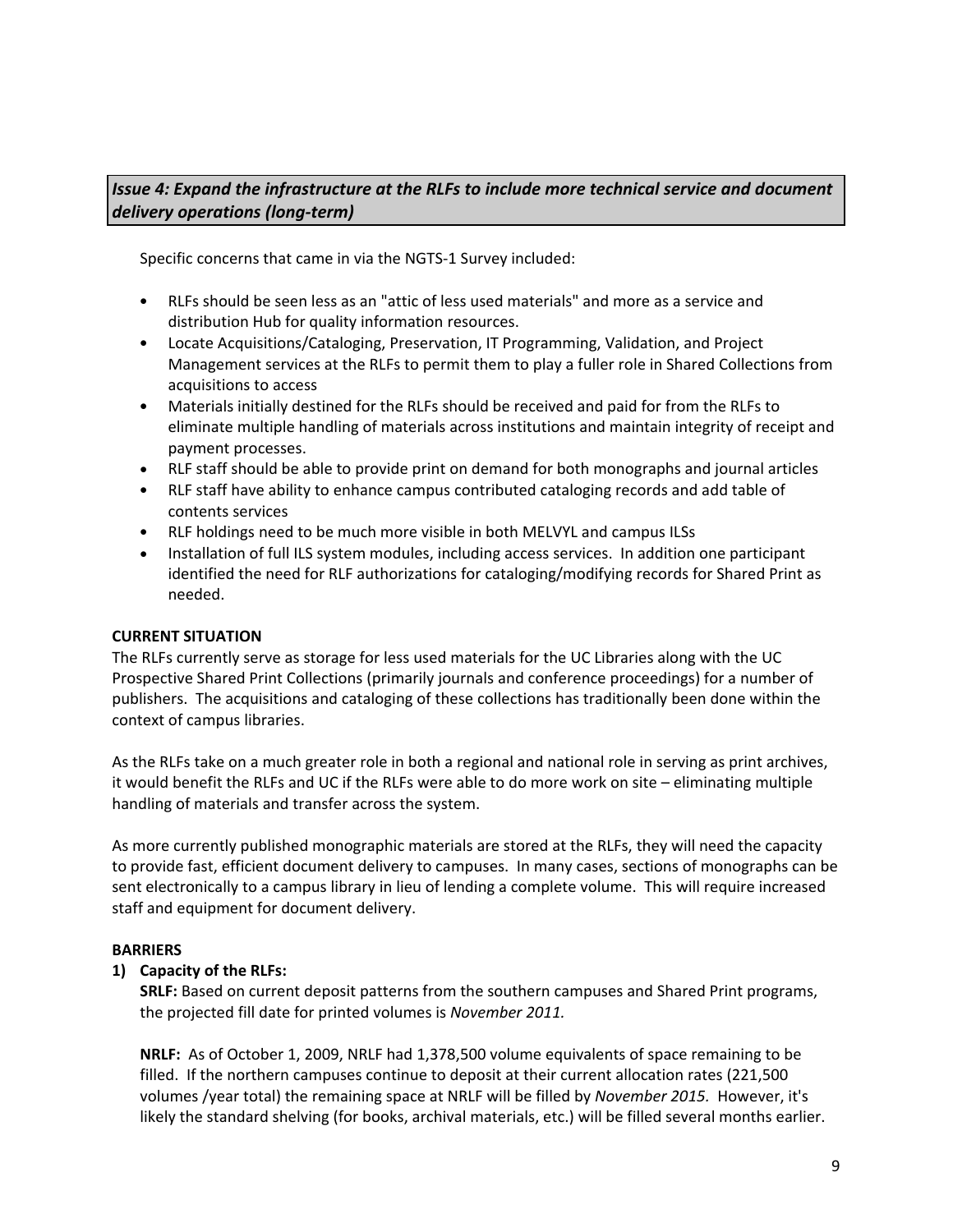### **2) Funding for increased staffing/infrastructure at the RLFs**

Depending on the level of technical services provided at the RLFs, staff would need to be identified to carry out those activities. New positions would need to be created to perform these duties or staff might be repurposed from campus libraries. Staff salaries will need to be funded from pooled funds from UC Libraries. Currently, RLF staff are employees of UCB and UCLA Libraries. In an environment where the services, positions, and collections are more broadly supported, those reporting arrangements may need to be re-thought to ensure system-wide accountability. It is unrealistic to think that either RLF would be able to acquire its own ILS, so these staff will need to work within the financial and bibliographic infrastructures of UCB and UCLA.

If staff are assigned to handle acquisitions and cataloging on‐site at the RLFs, they will need work space along with the usual infrastructure (processing areas, workstations, ports, etc.) This may involve significant IT upgrades at those facilities. Given the capacity limitations at RLFs, this could mean a significant investment for what might only offer short term benefit.

### **POSSIBLE NEXT STEPS**

### **Short Term Possibilities**

If a UC Wide Monograph Approval Plan is designated to be housed at an RLF, staff would need to be in place to handle the acquisition and payment within the context of the UCB and UCLA integrated library systems. As these materials could be used quite heavily, it is possible more staff will be needed to provide ILL and document delivery. At this point, unless staff at UCB and UCLA were reassigned to take on this additional responsibility, new staff would need to be recruited. Pooled funds would need to be identified to help fund them. A needs assessment of both staff workspace and equipment would need to be undertaken to identify the immediate space and equipment needs to begin servicing this collection. In today's budget climate, it is unlikely new sources of funding could be identified, so campus libraries would need to divert existing funding from campus positions and collections to fund this.

Given the relatively short-lived capacity of the RLFs at existing fill rates, adding 43,000 volumes a year from this UC Wide Approval plan could have serious space and staff implications if it were all to one RLF. Split evenly between the two at 21,500 volumes each, it would be a little more manageable. However, at best, unless drastic de‐duping is done at the RLFs, this scenario could only be played out for about five years.

### **Longer Term possibilities**

As the RLFs play a larger role in the national context for storage, staff at the RLFs may be called upon to work closely with other facilities to coordinate collections and facilitate access to a larger community of users. Create a new vision for the RLFs that focus on the receipt and delivery of current shared collections (e.g. monographs acquired on a shared approval plan), retrospective shared collections (e.g. WEST journal backfiles), and robust delivery of shared resources. Incorporate print on demand. It is likely that the UC Shared Approval Plan with a primary monograph vendor will be managed at a campus or campuses, leveraging their ILSs in the near term. But long term, it may be more advantageous from many perspectives (from the user's perspective, collection development and collection management) to transition all technical services for the shared approval plan to the RLFs. NGTS‐1 Recommends reprioritizing other deposits at the RLFs to secure space for the monograph collection and an assessment of workspace to accommodate a technical service unit.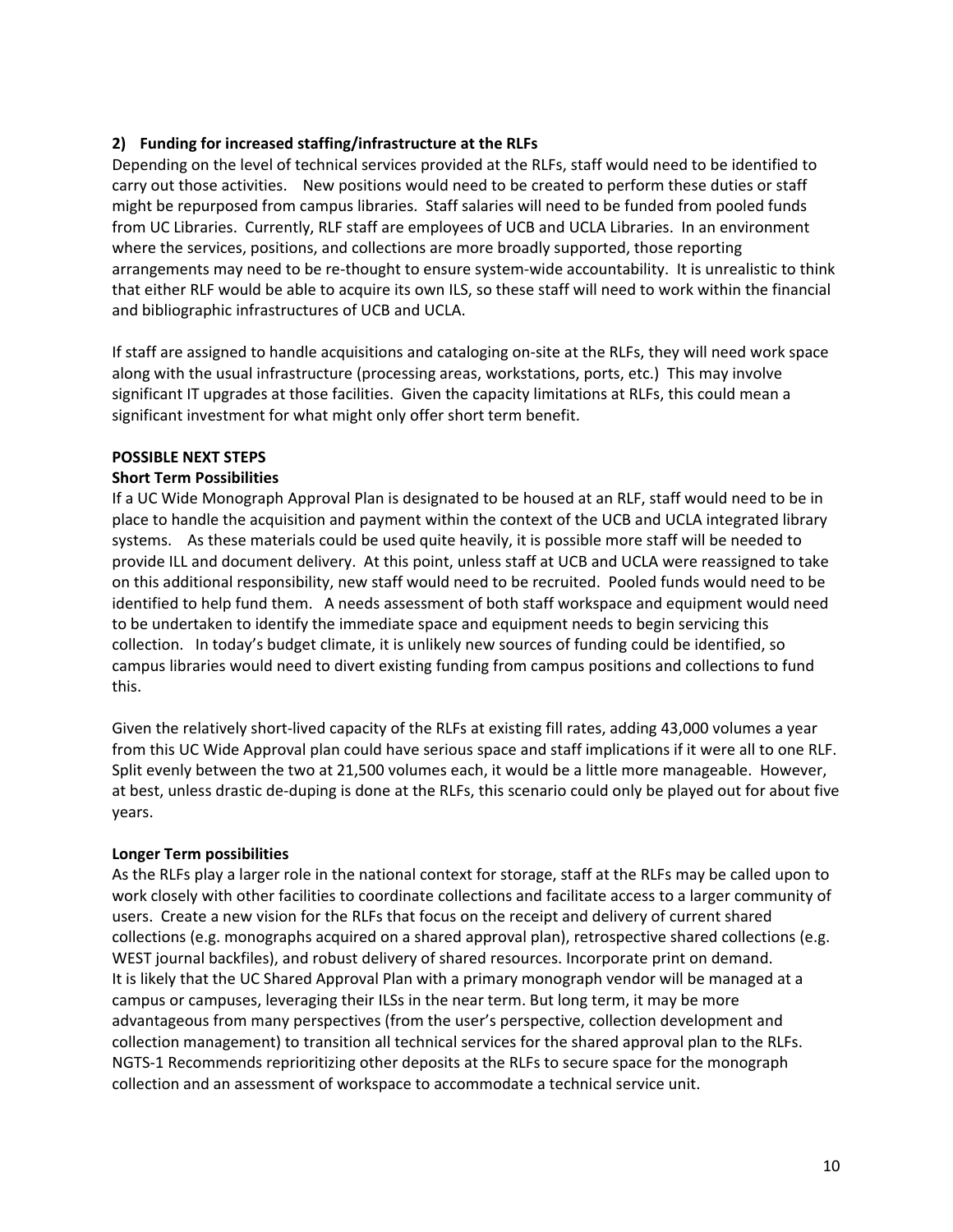# *Issue 5: Expand technical services to support shared collections and collection management (long‐term)*

The long term transformation of UC Libraries' technical services depends upon change in collection development/management programs. UC Libraries' Collection Development Committee recently issued a new vision for library collections "The University of California Library Collection: Content for the 21st Century and Beyond (August, 2009)". NGTS seeks to develop services that support new directions for collection development. One strong theme in CDC's collection strategy is the need to attend to additional format types, which requires a streamlining of services that attend to commonly held materials.

A new vision for commonly held resources ought to transform UC's Technical Service enterprise into service center(s) that deliver commonly held resources to any location, physical or virtual, in the system. The location of the service center(s) is less important than the speed of delivery to the user. And the consolidation and alignment of services must be substantial; the organization must create efficiencies that no single campus can achieve on its own, for example, through locally negotiated discounts or outsourcing.

UC Libraries have significant experience and history with managing commonly held licensed materials. However, UC's infrastructure for shared collections has not evolved beyond the limited purview of the CDL Acquisitions and Shared Cataloging Program, which attend to just one resource type (licensed content). Technical services for the remaining resource types have largely been offered on an opportunistic basis as a result of time‐limited pilot projects, temporary grant funding or the benevolent, but unstructured assistance of a single campus. As a result, many of UC's shared collections and services have experienced fits and starts that prevent transformational change in the way we collect and manage resources cooperatively.

Part of NGTS‐1 Phase 2 may include identification and assessment of the opportunities in shared collection development that have been missed or have been developed with minimal support for lack of technical services. Certainly, there are some well known gaps or areas that would benefit from additional support: Tier 2 licensing, shared print (government documents, consolidation of retrospective print journal holdings, many missed retrospective and prospective shared print collection opportunities), robust publishing services and open access initiatives, digital curation and audit services, digitization services at all levels, and print on demand. Critical lessons learned in these areas are that solutions need to be scaled to warrant cooperation, pooled funds and dedicated human resources are required to manage shared collections of all resource types.

Furthermore, the range of functions that are considered "technical services" has expanded. If technical services can be defined, as it traditionally has been, as a suite of services that organize, describe and provide access to content, the scope of those services is far greater than our current structures can support. Beyond the traditional Acquisitions and Cataloging/Metadata services, technical services now may include such things as digitization, digital curation, publishing services, partnership management, shared print services, user contributed metadata, print on demand and more. Many of these services operate independently and could benefit from reorganization to truly unleash their potential. To transform the lifecycle of collection management for different resource types, processing approaches and services must be streamlined and aligned with the lifecycle of each resource type. Processes must be made transparent so that any partner library knows what is being acquired, how it is being processed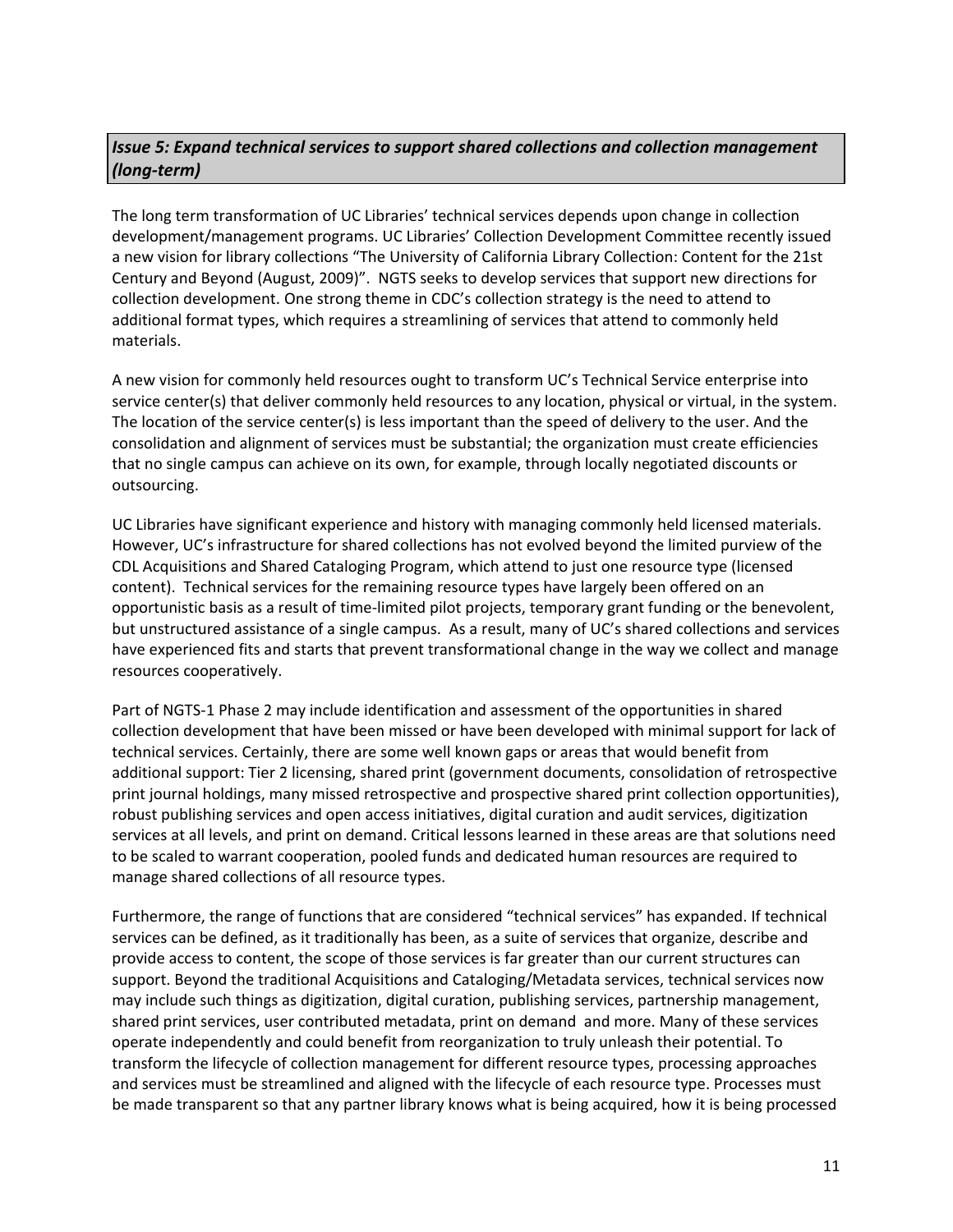and what enhanced services are being applied. A more nimble System-wide decision-making structure will be needed to receive proposals that incorporate a broader application of services (e.g., collection identification/selection/licensing, shared print acquisition, digitization, print on demand, digital curation, print consolidation) on a one‐touch basis. In sum, UC Libraries' Technical Services that support commonly held resources must evolve and coalesce into a more expansive programmatic, nimble service structure that reduces silos, encompasses additional functions and provides for a more rational and dynamic planning and decision‐making environment.

In this context, future technical service functions for commonly held materials (e.g. shared collections) include:

- Purchasing and payment for both print and digital resources
- Business services, licensing of content, licensing for tools and services, partnership management, grants management for collection development and technical services
- Acquisitions, asset management, accounts payable and potentially accounts receivable for regional level collection management collaboration
- Cataloging and metadata services, consulting services, user contributed content
- Physical and digital storage, preservation and curation
- Publishing services, open access and copyright management services
- Reformatting services, digitization, microfilming, print on demand
- IT support services, tool experimentation, development and deployment, development partnerships

Certain projects are underway to support this issue: the Western Regional Storage Trust, shared approval plans with a primary monograph vendor, the transition of some prospective Shared Print for Licensed Content to CRL (the network level), transition of UC Digital Preservation to UC Curation Services (preservation and access), transition of eScholarship to Publishing Services. Their success will ultimately depend upon more permanent support. Each of these initiatives is limited to a specific scope, some are grant funded and each is designed only to attend to some of the gaps in UC's technical service infrastructure, broadly considered.

UC Libraries Technical Services have also evolved beyond our current organizational structures. The location and organizational and decision‐making structures for the Next Generation Technical Service unit (or units) that attends to commonly held content will require more study in the upcoming months. The location(s) and organizational structure(s) will depend largely on the future design of lifecycles for managing each commonly held resource type.

The analysis of organizational structures can be informed by user behavior: library users are increasingly less concerned with the location where content is processed or ultimately housed than with the discoverability and accessibility of content across the system. Furthermore, when influential library users are concerned with the contribution of resources toward a shared collection, it is imperative that the discovery layer or a robust collection management layer reveal shared resources as shared resources. Cooperative collection development depends upon transparency among partners and discoverability of shared resources.

### **SPECIFIC ISSUES**

**1. Create comprehensive technical service units to manage shared resources in all format types and their lifecycles. Envision technical services in the broadest context of services, as described above.**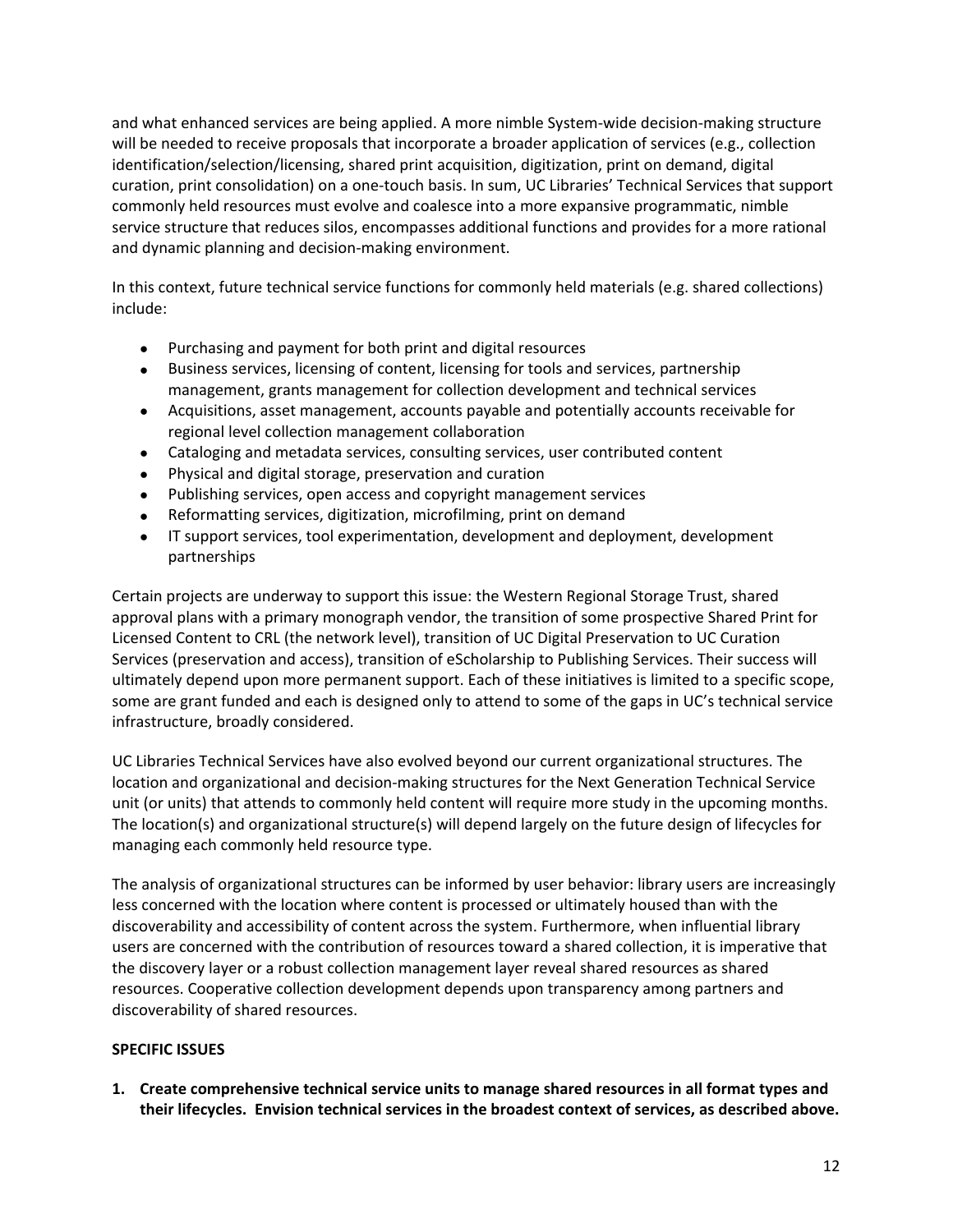- Design lifecycles for collection management for all commonly held resource types. Lifecycles should emphasize either a one‐touch approach at the point of acquisition a building block approach to bundle services and/or an application of services at the point of use. Lifecycles should paint a path to digital discovery and when possible, to full "text" access. Lifecycles should align services such as Shared Acquisitions, Shared Print services, Digitization, Shared Cataloging, Digital Curation micro‐services and Publishing Services.
- Design business models for UC Libraries as a service provider to the system, other libraries, authors and publishers. The business models ought to consider licensed resources, print, born digital resources, digital surrogates, images/multimedia, and open access resources as well as a decision‐making path to transition formats (e.g. print to electronic, electronic to print). Incorporate "batch mode" processing of resources at each step in a lifecycle. And include fees for services to other libraries, authors, publishers when appropriate and on a cost recovery basis and with a customer‐based relationship.
- Design the organizational structure of the comprehensive technical service units to meet the needs of the new lifecycles and business models. The business model and organizational structure should take into account and/or propose capital infrastructure (funds, systems/tools, human resources) to support "service center(s)" or "centers of excellence" responsible for provisioning physical, digital and born digital content to the system and regional partners.
- **2. Continuously improve browsing capabilities to compete for market share of UC Library users** For shared collection agreements to endure over time, it is critical that both users and librarians be able to find resources that are acquired or managed cooperatively in the context of locally held resources.

As shared resources are increasingly acquired and managed at locations different from the user's location, it is critical that the virtual browsing and discovery layer be continuously enhanced and metadata exposed in places likeGoogle such that the user is made aware of library holdings. While aspects of this are not the purview of NGTS, there are some services that technical services can bring to the table to facilitate better browsing and discovery , such as the acquisition or creation of rich metadata (TOCs, front/back matter, rights management information, condition/completeness information) throughout the lifecycle of collection management.

- Identify a robust suite of browsing capabilities. Identify metadata content and/or services that UC Libraries ought to acquire (through purchase or partnership) or combine to enhance the browsing experience. Near terms solutions might be to acquire rich metadata such as implementation of TOCs, incorporation of cover matter and browsing by call number. Longer term solutions might include visual browsing, ways of enabling user contributed metadata, reviews and "more like this" features and alignment of currently siloed data.
- Design model for continuous experimentation with and improvement of browsing capabilities.
- Assess the systems architecture and processes to support new browsing capabilities. Assess whether to enhance browsing capabilities in Next Gen Melvyl or in a discovery layer superstructure.
- Design models for unmediated delivery of physical and digital resources to users
- Design research methodologies to assess the effectiveness of new browsing capabilities.
- Design research methodologies to assess the libraries' ability to attract users from major search engines like Google to the library.

NGTS‐1 recommends CMI‐like initiative and a white paper on the above.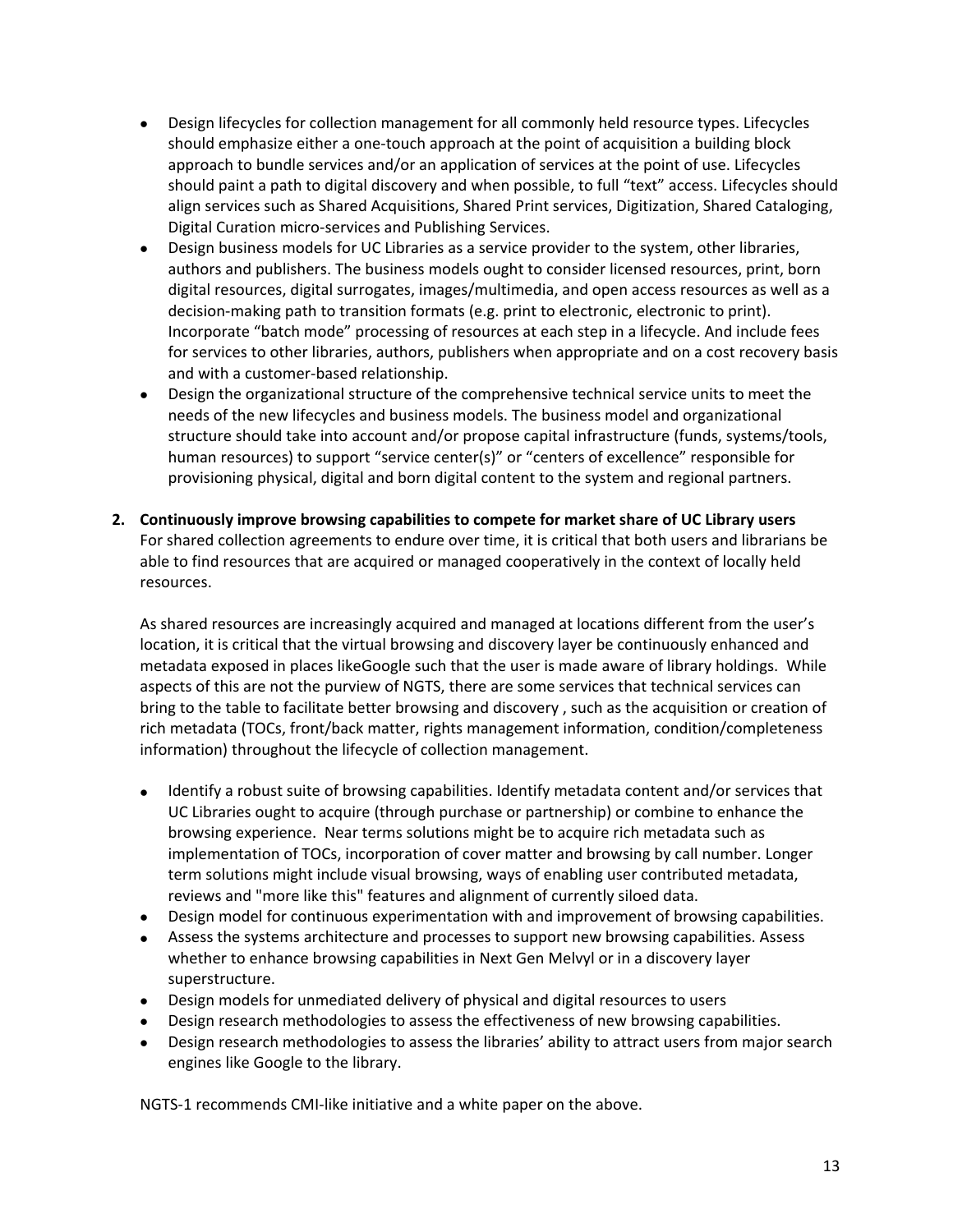3. Enable the discovery of shared resources as shared resources in the context of local, consortial and **network level holdings. Enable system‐wide visibility of commonly desired, selected, ordered and acquired resources to facilitate access throughout the acquisition lifecycle to the end user. Create decision‐support architecture for system‐wide reporting about collection uniqueness, overlap and usage over time for multiple format types.** 

For shared collection agreements to endure over time, it is critical that both users and librarians be able to find resources that are acquired or managed cooperatively in the context of locally held resources.

Currently, many shared resources in which the libraries have invested significant financial and human resources are identified as shared resources outside the union catalog. Catalog records and other descriptive data may be exported incorporated into external databases, enhanced with other rich metadata (e.g. condition, completeness, retention commitments, rights management information, electronic/print match points, etc) but that rich metadata is not reunited in some kind of discovery layer to facilitate discovery, resulting in siloed collection management information. Examples include registries of digital masters, the DPR, Portico, LOCKSS, OCLC holdings information, CRL holdings, shared print databases/spreadsheets for journals (JSTOR, WEST?), ERM data, and vended data from Ulrichs, JCR, and more. These data sources of rich information need a query and discovery layer to facilitate collection analysis and decision support for collection management. The collection analysis tools available today, notably the WorldCat Collection Analysis Tools, were built for specific decision‐support questions which in many ways are obsolete today (the WCA was built for local libraries to do peer comparisons primarily for funding proposals for new programs, under the premise that the local library would strive to duplicate larger peer library collections. This paradigm has shifted significantly.) The tools needed ought to be malleable; they should be designed to accommodate changing collection analysis needs.

Analysis is needed to determine whether the discovery/query layer should be NGM or a parallel layer for which NGM might be one data source and what it would take to modify or create a more dynamic discovery layer for shared resources, local resources and rich metadata. This analysis and issue ought to be conducted with library partners.

- Assess whether to use NGM as the discovery layer for shared resources or whether to create a discovery superstructure, for which the OCLC database is but one data source that interoperates with other data sources.
- Assess whether to create OCLC holdings symbols for shared resources of all format types, impact on Request and solutions.
- Design and/or acquire decision‐support architecture to
	- $\circ$  facilitate selection (voting, selection visibility, order/delivery visibility in NGM or other discovery layer),
	- o identify collections/ resources to transition from print to electronic (and electronic to print via print on demand),
	- $\circ$  analyze shared and local holdings in the context of network level holdings and commitments.

Some common themes or questions that emerged from the NGTS‐1 surveys on this topic included: what can OCLC do for us in terms of outputting reports based on LHRs or other data? Can we collaborate more around print serials and initiate a system wide serials retention, consolidation and cancellation project? Can facilitate cataloging, discovery and searching in non‐Roman scripts? Can we query the OCLC database for collection management decision support? Instead of creating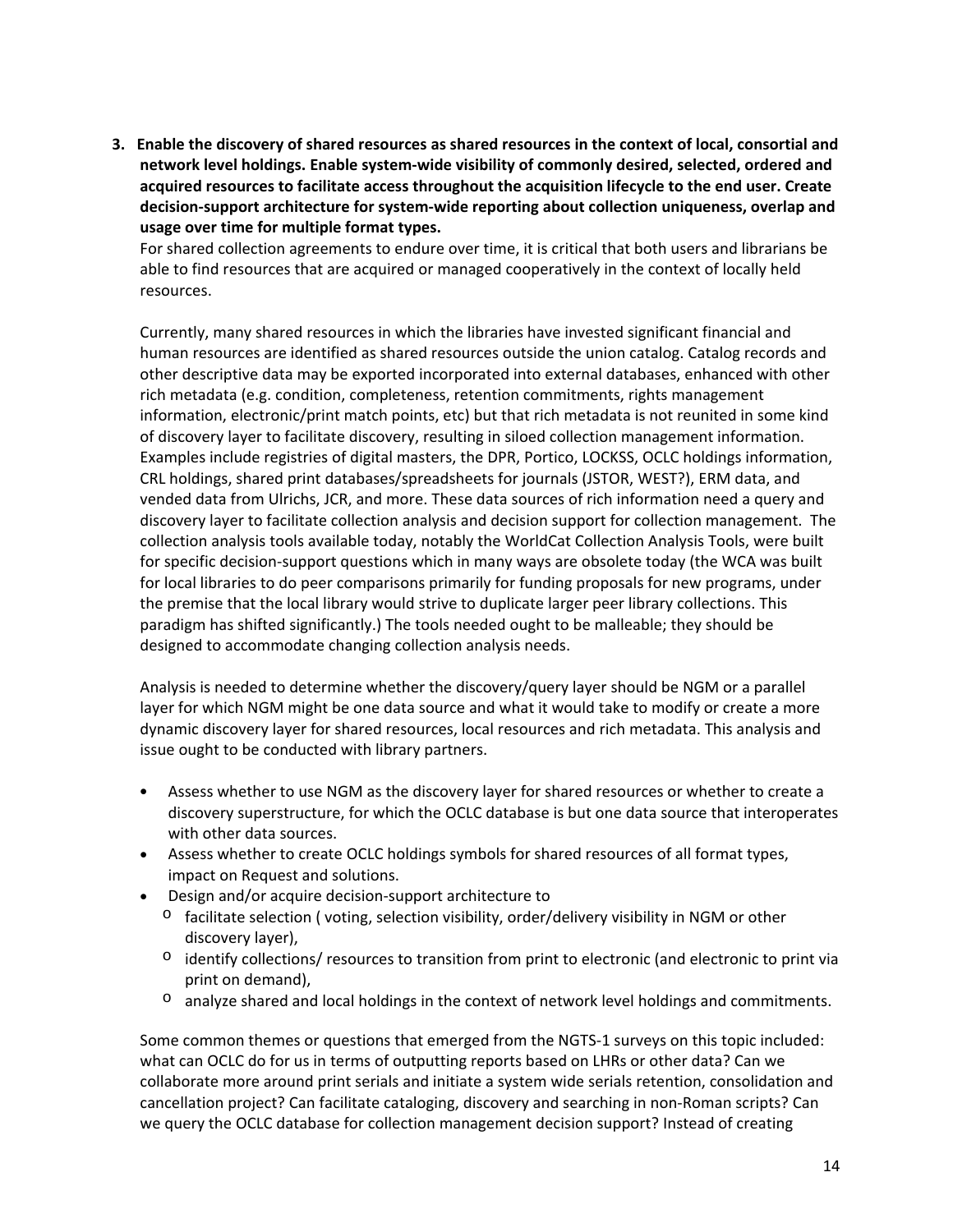systems to respond to each of these needs separately, NGTS recommends a more malleable querying architecture that allows librarians to query and pull reports from multiple sources for collection management purposes. The architecture should be responsive over time to changing collection management questions.

### **BARRIERS**

Anticipated barriers to adoption to the following issues include: human resources, pooled funding for technical and vendor services, campus‐centric technical service organizations, locating physical materials at a distance from users, possibly moving staff, collective bargaining agreements. One way to address the need for human resources and skills to support shared collections may be to initiate a phased system-wide approach to filling positions vacated due to attrition, retirements, and/or new positions. Another NGTS issue for pooled funds will address that aspect. The "next steps" for each proposal ought to include barriers to adoption and proposals to mitigate them.

### **POSSIBLE NEXT STEPS**

- Interview collection development stakeholders for collection management and decision‐support capabilities needed to support cooperative collection development. (CDC, CDL most programs and services, Bibliographer groups.) Identify of gaps in tool functionality, human resources and processes or policy. Compile a report of NGTS findings, in partnership with CDC, based on its future vision for collection development.
- Conduct a thorough assessment of OCLC's collection management capabilities, including discovery of shared resources in NGM and decision support capabilities. Identify whether and under what circumstances to 1) work with OCLC to develop collection management solutions for UC's current and future needs or 2) to develop a far more robust discovery superstructure for which the OCLC database is but one data source that interoperates with other data sources, on top of which robust decision support querying capabilities can be built.
- Recommend solutions for systems architecture to support and continuously improve shared acquisitions and discoverability. Include System‐wide costs and an implementation timeline.
- Recommend solutions for metadata infrastructure to support consortially and regionally managed resources
- Recommend organization of "technical services" broadly defined to support consortial, regional and network level collection management for commonly held resources.
- Identify internal and external barriers to adoption (e.g. pooled funding mechanisms, technical service personnel for shared resources, book agent's relationships with OCLC Selection, access to the OCLC/NGM API for collection management purposes) and ways to mitigate them.

# *Issue 6: Create a systemwide collaborative and comprehensive government documents collection (medium‐term)*

### **SUMMARY**

The University of California Libraries spend significant resources on collecting and providing access to federal, state, and international government documents. In the past 10 years the University of California / Stanford University Government Information Librarians (GILS) group, the UC Task Force on Government Information, and the California Digital Library have done a tremendous amount of research into analysis of UC‐wide government document collections, which has included topics such as: collection overlap, shared collection development, improved discovery, archiving, re‐formatting, and shared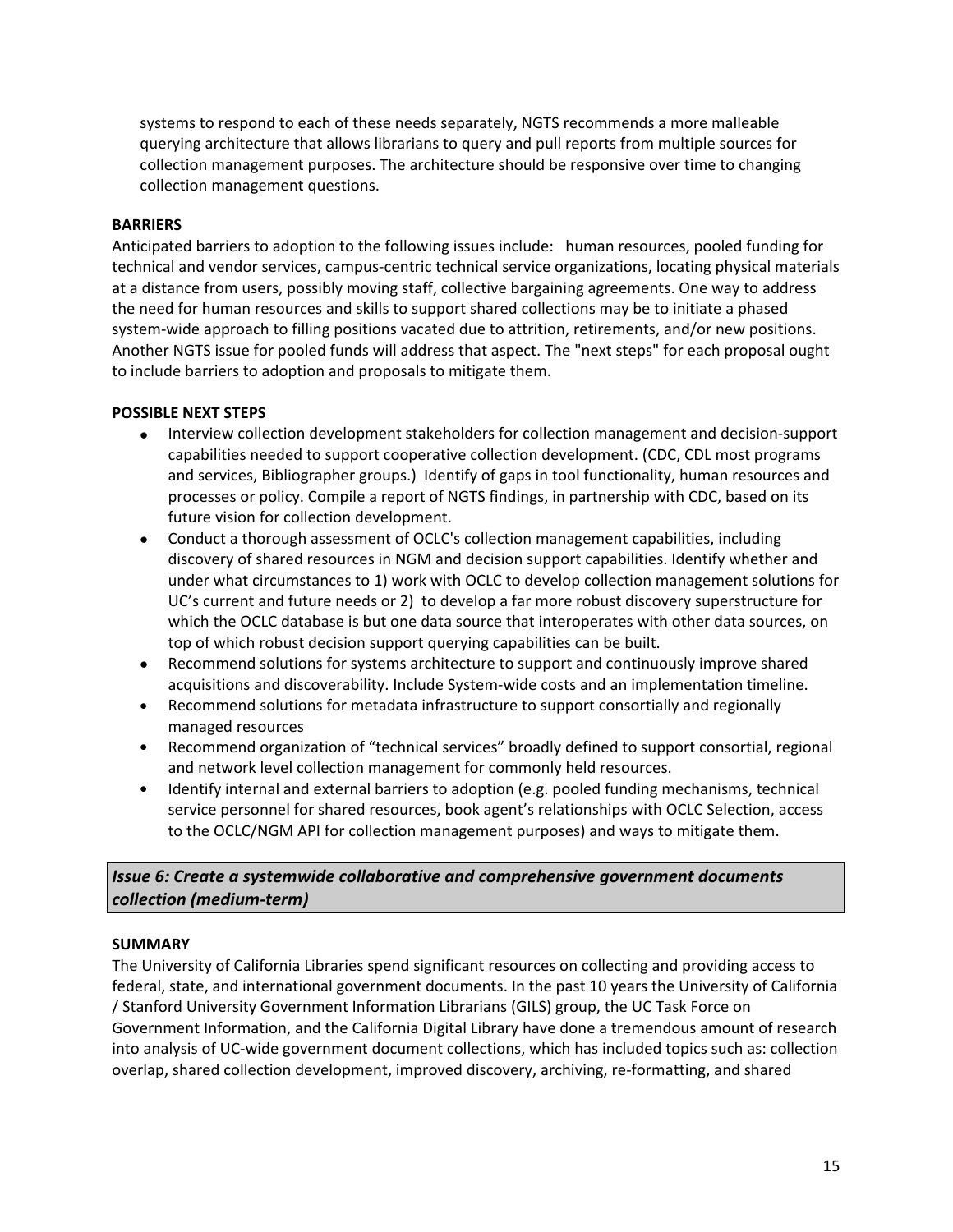cataloging. The issues within the reports<sup>3</sup> emanating from this research have not experienced significant adoption nor implementation within UC. This is unfortunate since what were excellent ideas between 2003 and 2006 are *in part* what shall be recommended now in 2009. The basic view remains the same: *the University of California Libraries need to create and manage a collaborative and comprehensive government documents collection.* This does not mean a single collection residing in a single location, but rather that *the overall collection as viewed from a System‐wide perspective is itself a comprehensive, robust research collection able to support government information needs across all campuses*. The Next Generation Technical Services issue on creating a collaborative and comprehensive government document collection for UC focuses entirely on the future of the government document lifecycle, and not at all upon managing existing collections.

## **CURRENT SITUATION**

According to the Documents Data Miner<sup>4</sup> as accessed in November 2009, there are 13 United States Federal Depository libraries within the University of California system: four law libraries with selections of 11‐20%, eight university libraries with large selections of 58%‐85%; and one library with an entirely electronic, selective collection.

According to the California State Documents Collection and Depository Library Program Information website<sup>5</sup> as accessed in November 2009, there are twelve California State Document Depository Libraries within the University of California system: four law libraries, five complete selection depository libraries, and three selective depository libraries.

As for international documents, nine of the University libraries within the UC System acquire material from governmental and non‐governmental agencies through a variety of means: via international depository arrangements; gift and exchange arrangements; through the Library of Congress Acquisitions Programs; and through direct purchase.

<sup>3</sup> Task Force on Government Information. University of California Shared Collection of Government Information Final Report. Submitted to the UC System‐wide Operations and Planning Advisory Group (SOPAG) May, 2003 http://libraries.universityofcalifornia.edu/sopag/govinfo/govinfo\_finrept.pdf

The New Government Information Landscape: UC Opportunities for Shared Collections and Collaboration. October 28, 2004 http://libraries.universityofcalifornia.edu/sopag/SharedCollReport.html

Web-based Government Information Project, a Mellon Funded Initiative. 2003. http://www.cdlib.org/inside/projects/preservation/govinfo/

Planning For Changes In Government Information Report of the GILs Task Force. April 18, 2006 http://www.library.ucsb.edu/hosted/gils/GILSReportPlanningForChanges.pdf

<sup>4</sup> Designed to support management of federal depository library collections, Documents Data Miner **©** is a search engine combining files from the latest version of the List of Classes of United States Government Publications available for Selection by Depository Libraries, the Item Lister's Current Item Number Selection Profiles for Depository Libraries, and the Federal Depositories Library Directory. http://reports.wichita.edu/ddm2/gdocframes.asp

<sup>5</sup> State Document Depositories (alpha order by city) http://www.library.ca.gov/gps/gps\_cal3.html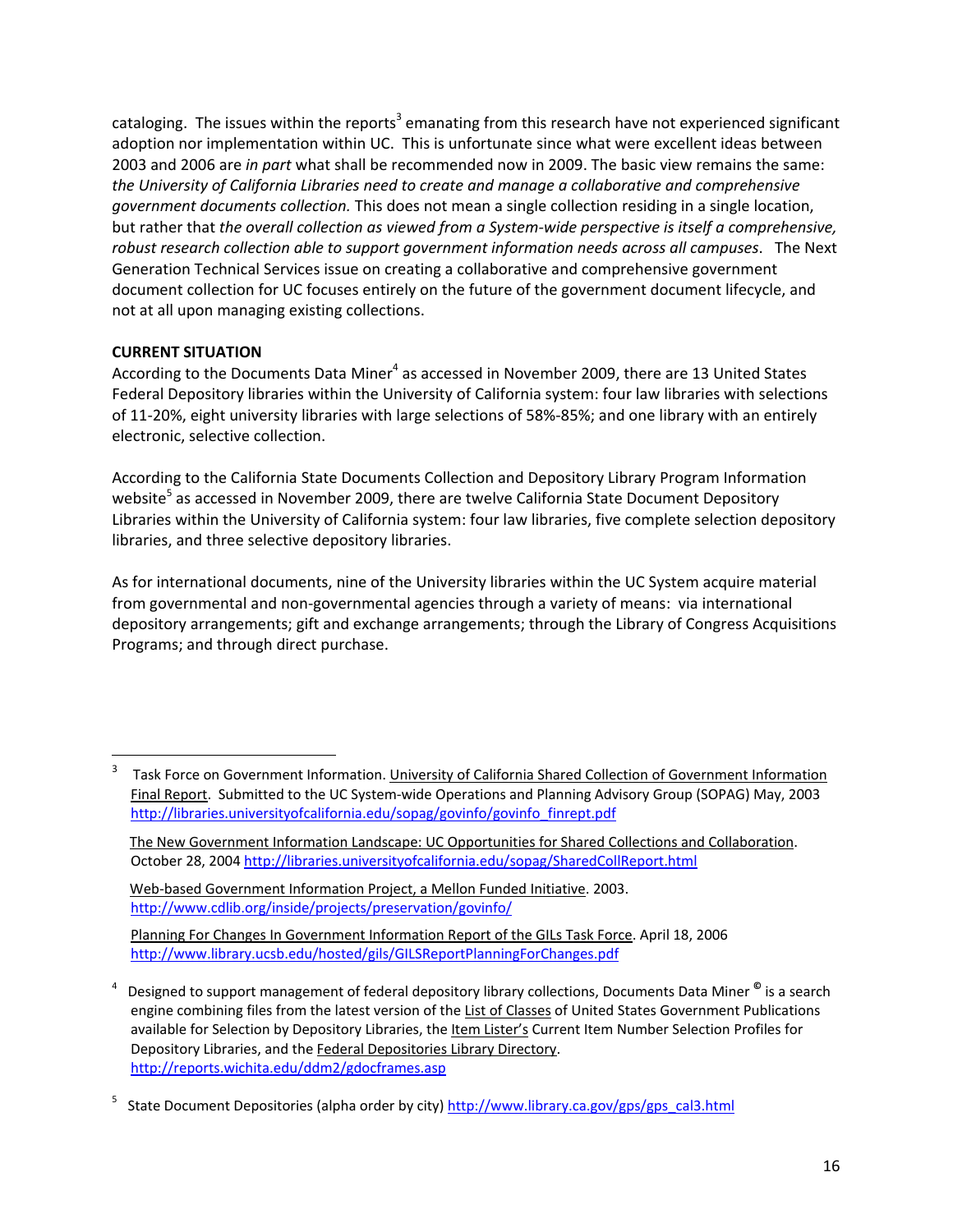It should be noted that literature on the future of depository collections has recently been published. Within the national context, now is a very good time for UC to transform its perception and management of government document collections.<sup>6</sup>

### **EXPECTED EFFICIENCIES AND/OR ELIMINATED REDUNDANCIES**

Available data<sup>7</sup> on the number of persons who spend at least part of their time working within the government document lifecycle shows there are between 40‐50 librarians and library staff across UC with government document responsibilities, ranging from heads of government information services to technical processing assistants. As a first step, t*he redundancy within the government document lifecycle across the University of California needs to be identified and where possible, eliminated or reduced.*

It is estimated that each depository library spends \$10.00 for every \$1.00 worth of material received via the US Federal Depository Library Program.<sup>8</sup> This \$10.00 is likely spent on staff who perform functions such as selection, ordering, receipt, check-in, cataloging, and marking of these materials. Given that these functions are fairly universal for most materials acquired in a physical format, it is not unreasonable to extend the \$10 to \$1 ratio to materials acquired through the California Depository program and perhaps some of the international depository and exchange programs as well.

At first glance, reduction or elimination of redundancy and increasing efficiencies may be done by sharing the tasks of collection analysis, acquisition, serials check‐in, physical processing, and cataloging of either a portion of the documents collection (e.g. focus on US Federal Documents only) or the entire documents collection itself (US Federal, California State, and international). The cost savings would be realized in terms of staff time, reduced space requirements for shelving and storage, and possibly reduced expenditures for purchased resources.

## **SYSTEM‐WIDE ENTERPRISE**

Creating a system‐wide collaborative and comprehensive government documents collection is a system‐ wide enterprise*.* What is required is a clear commitment to the successful creation and implementation of a system-wide documents collection. The primary need here is overt and broad support across UC Library administration to accomplish the small and large tasks required to succeed in such an endeavor. The new vision for government documents includes some aspects of shared collections and shared cataloging. In this respect many UC‐wide groups, such as ACIG, CAMCIG, CDC, GILS, HOTS, and SCP AC, will need to be charged to gather information or accomplish tasks. It is also likely that an independent NGTS‐1 sub‐taskforce on government documents should be created to usher the necessary sub‐ processes through to completion.

## **BARRIERS**

<sup>6</sup> Among others, see: Documents for a Digital Democracy: A Model for the Federal Depository Library Program in the 21st Century Interim Summary. Prepared [for the Association of Research Libraries] by Ithaka S+R, October 2009. http://www.arl.org/bm~doc/summary‐fdlp‐10‐15‐09.pdf

<sup>&</sup>lt;sup>7</sup> UC/S GILS Directory <u>http://sunsite3.berkeley.edu/wikis/ucgils/index.php?n=Directory.UCStanford</u>

<sup>8</sup> Hernon, P. and L. Saunders. "The Federal Depository Library Program in 2023: One Perspective on the Transition to the Future." College & Research Libraries v. 70 no. 4 (July 2009) p. 351‐370.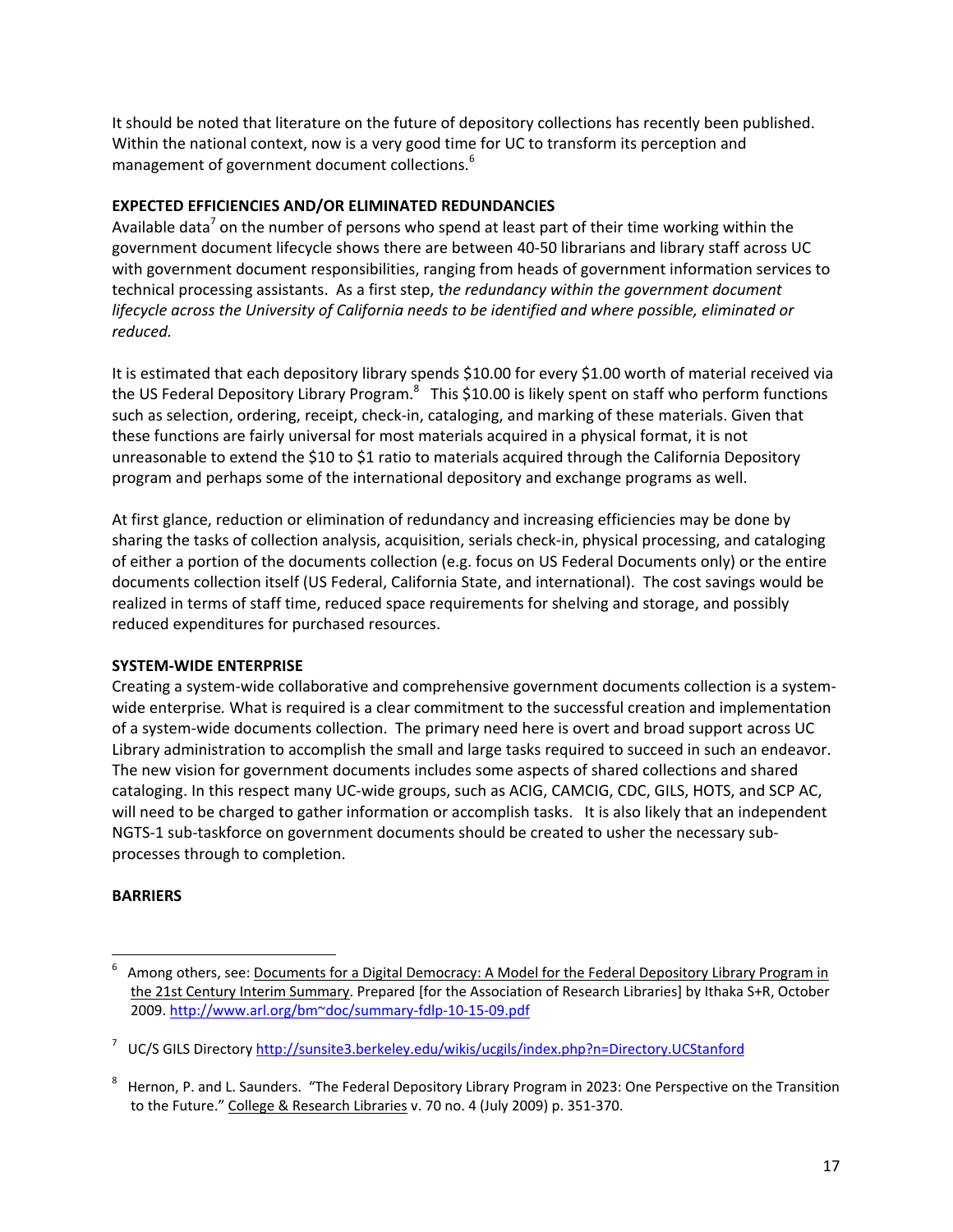The costs associated with a commitment to archiving and re-formatting existing government document collections have caused many past projects to be rejected. The NGTS‐1 government documents issue leaves this enormous expense behind by focusing on the future: beginning in 2011, what role will each campus have in contributing to the UC government documents lifecycle? The re‐visioning of the government documents endeavor to focus on a holistic answer to this question is at the center of this issue.

However, this does not mean complete abandonment of past print and archival document collections. To the contrary, ongoing accessioning of documents into the RLFs, in conjunction with the Memorandum of Understanding: University of California Government Information Librarians Agreement on Last Copy Retention of Government Publications (June 2006) and the RLF Persistence Policy, $9$  forces ongoing review of existing document collections. Furthermore, there are many ongoing projects to re-format older documents and to make the digital surrogates available to all.<sup>10</sup>

In addition to the costs associated with focusing on past collections, other significant barriers might be:

- 1. failure to commit to success in the creation of a System‐wide collaborative and
- comprehensive government documents collection
- 2. difficulties created by the existing UC financial infrastructure (see NGTS-1 Issue 1)

### **DISCOVERY AND ACCESS**

Reference service is one area where UC government information has seen great success in the past several years. Major use of Web 2.0 technologies, such as providing real time government information chat reference, online reference forms, and specialized guides accessed via wiki and web pages, are among the many ways the UC Government Information Librarians have worked to increase access to government information across all UC Libraries as well as for users at individual campuses.

In the area of discovery and access, the goals of a collaborative and comprehensive government documents collection would be to focus additional attention toward developing tutorials and other government information discovery tools; increase the number of government information resources accessible by Next Generation Melvyl (NGM); increase metadata quality and consistency in records for these resources; and of course, to reduce duplication of effort in all these same areas.

## **POSSIBLE NEXT STEPS**

- Consult with GILS and other UC stakeholders on project parameters
- Identify the most profitable starting point for this project (e.g. US government documents, California State documents, international documents, all document collections at once, etc.)
- Interview non-UC librarians with experience in consortial approaches to government documents
- Create NGTS‐1 sub‐group on government documents
- Determine project metrics

 9 MOU: http://www.library.ucsb.edu/hosted/gils/GILSMOU‐LastCopy.pdf RLF Persistence Policy: http://libraries.universityofcalifornia.edu/planning/RLF\_Persistence\_Policy\_rev\_final.pdf

<sup>&</sup>lt;sup>10</sup> For example, see: Registry of U.S. Government Publication Digitization Projects at http://registry.fdlp.gov/ or California Digital Preservation Projects at http://wikis.ala.org/godort/index.php/California\_digital\_preservation\_projects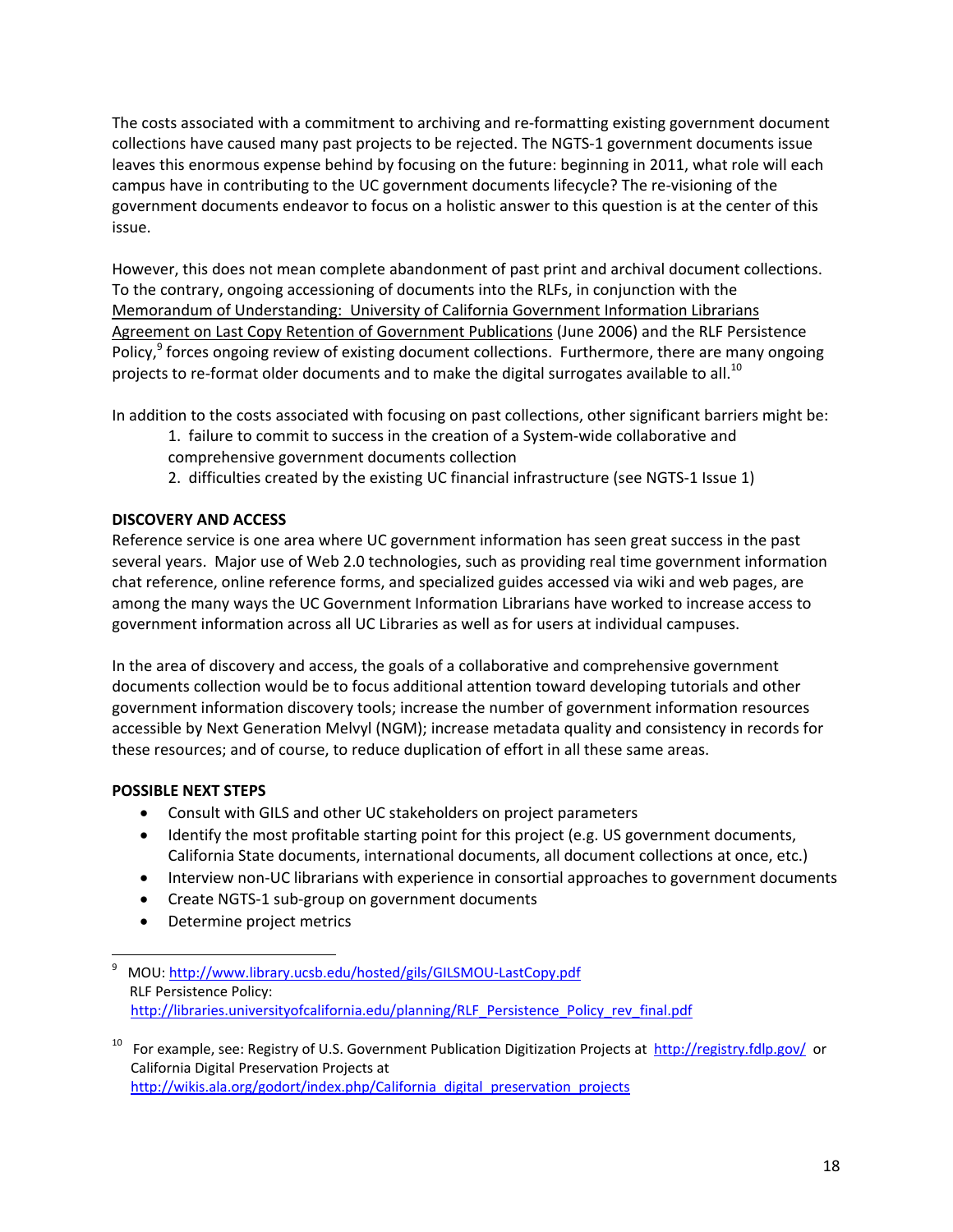- Map documents lifecycle at each UC library
- Identify both un-necessary and necessary redundancies throughout the government documents lifecycle across UC Libraries
- Re-vision documents lifecycle for system-wide use
- Define collection selection areas, determine best collection formats for these areas
- Identify archiving methods for newly acquired online materials (e.g. WAS, etc.)
- Develop a print storage plan (when and what to send to the RLFs) for newly acquired print and/or microfiche materials
- Develop best‐practices for creating and maintaining document metadata and catalog access
- Determine campus document collection responsibilities
- Implement revised documents lifecycle across UC Libraries
- Evaluate program success
- Make issues for next area of implementation

### *Issue 7: Coordinate print serials management systemwide (medium‐term)*

### **SUMMARY**

The UC Libraries serial holdings are vast, and to some extent, duplicative. While much of what was once obtained in print is now available and acquired electronically, print subscriptions remain a necessary part of our collections. At this time a System-wide approach to managing print serials would bring significant savings in human and fiscal resources across the System. Core serials management functions such as check‐in, claiming, binding, and preservation need to be reconceived and coordinated to create a UC‐wide print serials collection.

Consortial serials management would support the following NGTS values:

- Speed processing throughout all technical services functions
- Elimination of redundant work
- Free resources in order to focus on unique resources
- View technical services as a single system‐wide enterprise
- Eliminate duplication of effort across the UC system and local variation in practice

Furthermore, this issue could potentially increase available space in many campus libraries.

### **STATEMENT OF THE PROBLEM/SITUATION**

Despite years of serials cancellations, titles retained by campus libraries are often duplicative. Many of these titles are not available in electronic format or have traditionally been maintained for browsing purposes or because the electronic format is inadequate for illustrative or other significant intellectual matter. As a result, the same Technical Services tasks are performed redundantly on each title by each campus. This situation is unnecessary. One viable solution would be to establish a "campus of record and retention**"** for serials titles. The campus of record and retention would be responsible for cataloging and maintaining bibliographic data, check-in, claiming, binding, and preservation. In such cases where duplicate subscriptions are deemed necessary at other campuses, these campuses would not need to perform check-in/claiming/binding or be responsible for permanent retention of the title. This would reduce the overall cost of maintaining this title locally. Furthermore, the campus of record and retention would also be responsible for RLF accessioning if long term storage is required.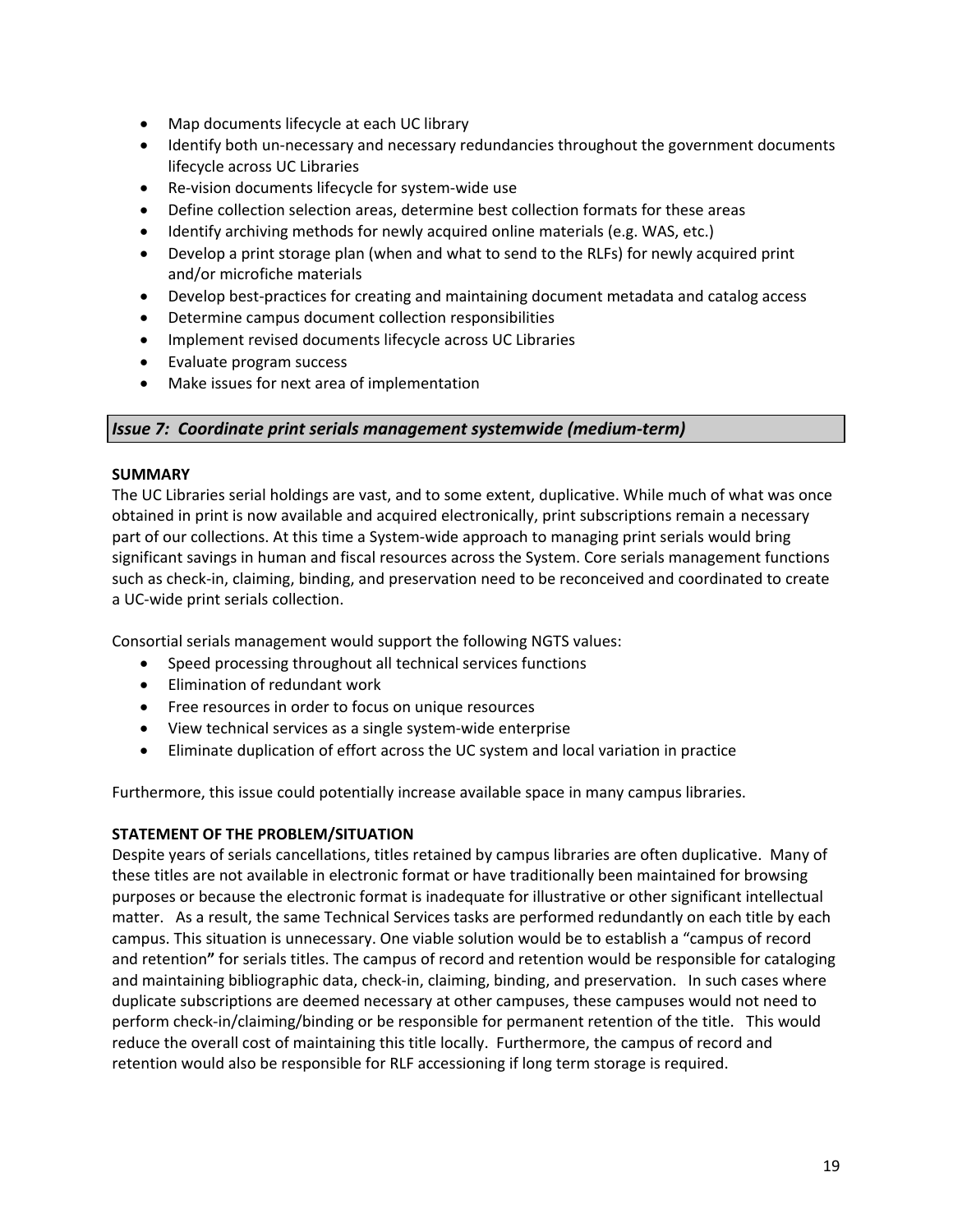### **EXPECTED EFFICIENCIES AND/OR ELIMINATED REDUNDANCIES**

- Savings from duplicate subscriptions and costs of binding
- Free up staff time in serials acquisitions, serials cataloging, serials binding
- Perform key functions only once for entire system

### **BARRIERS**

- For certain titles, campuses would have to be willing to rely on another campus for access
- There is a fiduciary responsibility that campuses have with regard to verifying receipt of material prior to payment. It is possible that this responsibility could be satisfied by a simple "shelf check" before renewing a subscription?

### **IMPACTS ON DISCOVERY AND ACCESS**

If check‐in is eliminated or decreased, users will be less able to tell if a local campus has recent issues of current periodicals. However, it is assumed that these are titles that are either duplicated electronically or that the value to the campus library is primarily that of browsing and current awareness.

### **POSSIBLE NEXT STEPS**

- Charge CDL Shared Print to analyze print duplication and work with CDC and bibliographer groups to outline a campus of record and retention program
- Analysis distributed to Bib Groups to decide on record/retention requirements
- Final issues shared with CDC
- Campus renewals decided

*Issue 8: Review and improve the infrastructure for the Shared Cataloging Program (medium‐ term)*

### **INTRODUCTION**

Both the widely distributed BSTF report and the responses to the NGTS1/2 survey have held up the Shared Cataloging Program (SCP) as the poster child for a successful UC‐wide enterprise. As laudable as the Program is, there is still room for improvement and expansion. Some ideas were put forward in 2008 by a HOTS subgroup, which drafted an SCP scope statement that proposed a broader role for the Program as well as a vision statement ("What's New about the New SCP?") That effort to transform SCP was put on hold by the creation and launch of NGTS. We believe that it is now time to take up and extend this work.

Issue 8 is closely aligned with Issue 5 (Expand technical services to support shared collections and collection management). Had the group had more time in preparing this report, we might have combined and re-cast those two issues. Please advise if the NGTS Steering Committee would like us to do so.

### **STATEMENT OF THE PROBLEM/SITUATION**

Shared cataloging should support shared collections, in whatever formats and languages. At present, SCP only catalogs textual electronic resources, and primarily in English. The expansion of SCP's role to take on additional formats and languages is only one of many questions/challenges that have arisen, which must be explored further and resolved: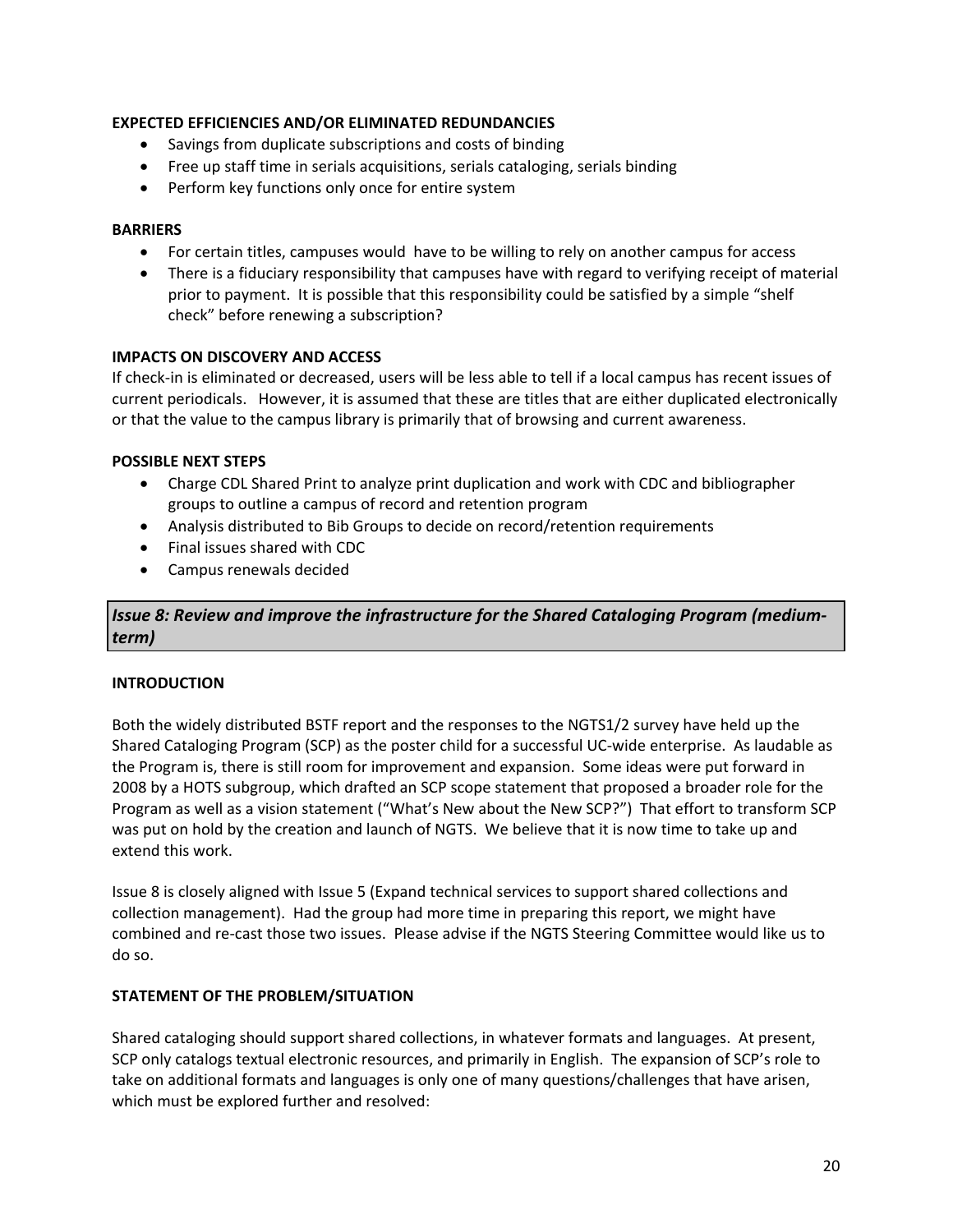Big picture:

- What should the scope be for the Shared Cataloging Program?
- We need to do sufficient analysis to achieve a full understanding of the lifecycle for the shared collection materials to be handled by the Program. Greater efficiencies in and with CDL Acquisitions and other organizations involved with the workflow could be achieved. Interoperability between the many technologies (ERMS, link resolver(s), databases, spreadsheets) could be improved.
- Is a higher‐level "umbrella" structure needed—something under which CDL Acquisitions, SCP, and any other needed subunits falls? Does it need to be real or virtual? What is CDL's role, and what role should the campuses play? How does the work on shared collections fit in with existing groups, such as JSC, CDC, ACIG, CAMCIG, SCP AC?
- How can we improve the current funding model so that it is more sustainable? At present, SCP is funded through a static resource sharing line from UCOP administered by CDL. A static line has not worked well recently as the Program has needed to grow, as salaries have increased (until recently), and as expectations have risen; can we find a model that has more flexibility? Note also that CDL Acquisitions is funded differently, by CDL, and has also struggled with workload increases and cost containment.
- What are the immediate workloads (and anticipated long‐term workloads) for shared collections? How will the Program staff for formats in which they don't currently have expertise (e.g., music, maps) or languages (e.g., Chinese, Japanese)?
- Can the Program be re-invented with more distributed responsibility? Does the Program need to be centralized at one campus? Might it be possible for campuses to contribute format or language expertise?

Immediate need:

• There is a compelling need for a clear data model for holdings and for identification of one database of record. Serial holding data is being redundantly recorded in three (potentially four) places: the SFX KnowledgeBase, SCP bibliographic records, the Serials Solutions ERMS, and (looming) in OCLC Local Holdings Records. This is egregious redundancy that is staff intensive, and solutions are urgently needed.

Specific SCP issues: These ideas have arisen in the past few years and continue to arise. Work in this area would provide an opportunity to change course or re-confirm current policies and practices.

- Some UC staff have suggested that SCP investigate taking greater advantage of vendor‐supplied records and maintenance so that SCP staff could take on other resources that might not have data provided by vendors. This model should be re‐investigated in light of the WorldCat Local environment. Is there a way that CONSER records can continue to be maintained under this model? Costs, workflow, and a transitional strategy also should be explored.
- Some UC staff have asked that the current single record policy for serials be reassessed. Would UC serial titles and holdings be clearer for users with separate serial records? Could workflows and holdings maintenance be streamlined and/or simplified? This policy should be reconsidered in light of UC's move toward Local Holdings Records in OCLC. (Also a part of Issue #10.)
- Some UC staff have looked at the many types of URLs and link resolution techniques and wondered if some efficiencies could be gained there. Is it possible to use one type of URL or one technique? Does UC need to continue to maintain PIDs and the PID server?

### **EXPECTED EFFICIENCIES AND/OR ELIMINATED REDUNDANCIES**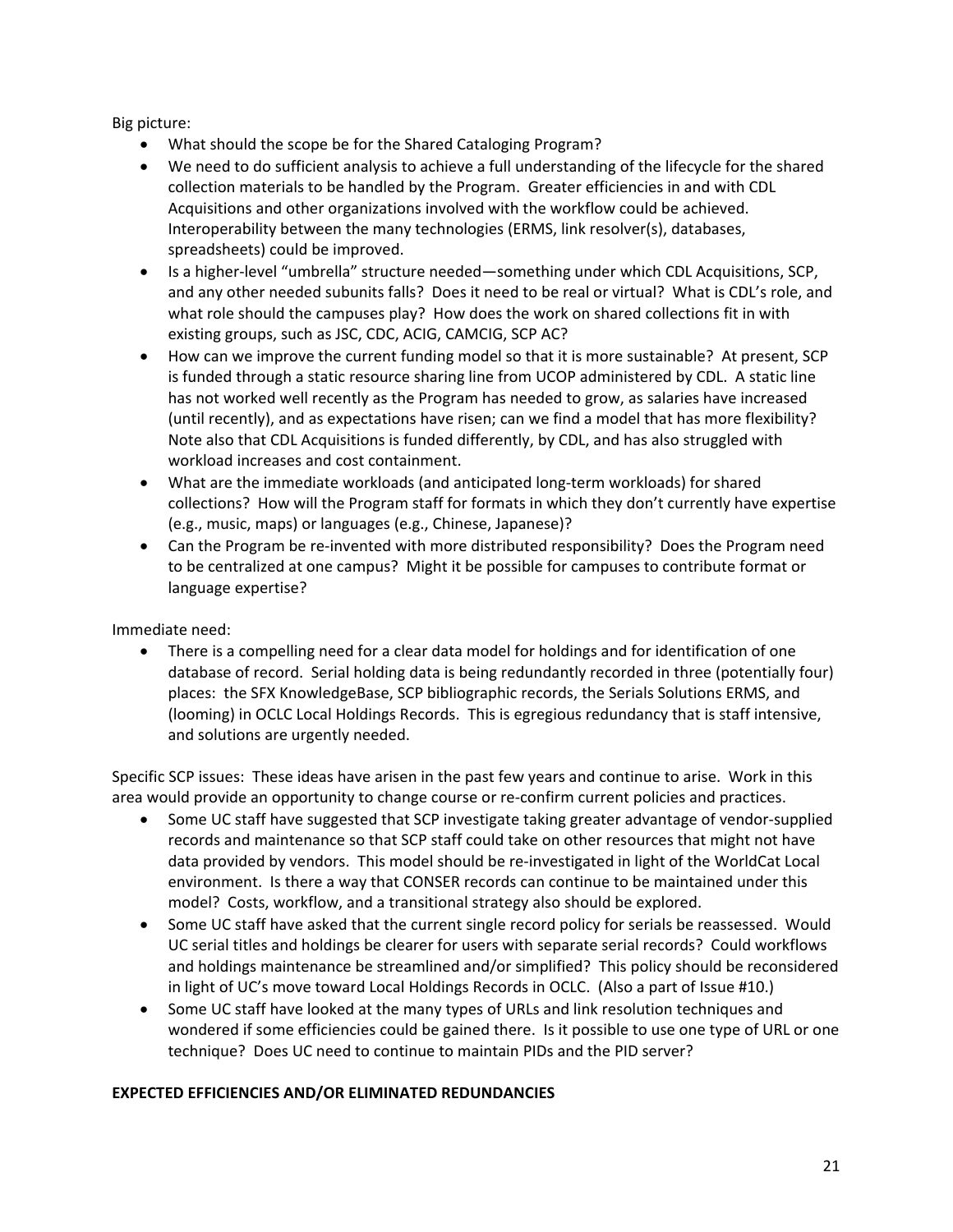- Additional workflow efficiencies are possible
- Eliminating record distribution from SCP to the ten campuses might be possible, should data not be needed in local OPACs, if UC moves to a consortial ILS, or if it is possible to do distribution through OCLC
- Re-purposing SCP staff from serials maintenance to other work might be possible
- Consolidated link maintenance might be possible
- Elimination of redundant holdings maintenance would be possible

### **BARRIERS**

UC is a complex organization, and aspects of this issue could require significant organizational change. In addition, SCP operates in a very complex environment, with detailed metadata and interconnected systems. There is also a large body of legacy data. Planning for change will take time and will necessitate very thoughtful, detailed planning.

### **POSSIBLE NEXT STEPS**

1. For the immediate need item: We recommend that a HOTS subgroup be formed immediately to identify the many facets of the problem and recommend solutions, with a deadline of February 28.

2. For the specific SCP issues: We recommend that the SCP Advisory Committee be charged to investigate and make issues to HOTS in these three areas by the end of May.

3. For the big picture issues: These questions and challenges will clearly need a significant amount of work and are tightly bound up with other issues in this report (particularly Issue 5). As the Steering Committee untangles overlapping issues from multiple teams and ponders a strategy for discussion of the UC library's larger funding and governance issues, the impact on and role of SCP should not be forgotten. In the meantime, a specific subgroup to study and make issues on SCP funding and governance could be convened.

### *Issue 9: Investigate and implement shelfready services systemwide (short‐term)*

| <b>NGTS Charge to HOTS</b> |                             |
|----------------------------|-----------------------------|
| Title of initiative:       | <b>Shelf Ready Services</b> |
| <b>NGTS Reviewers:</b>     | Team 1                      |
| Date:                      | <b>November 3, 2009</b>     |

NGTS charges HOTS to proceed as indicated below. NGTS expects to implement this initiative within the timeframe indicated below. We expect the initiative will form a component part of a broader Technical Service model that NGTS will promote. As such, we ask that certain metrics be kept and periodically submitted to NGTS to support the design of the future model (s).

#### **Charge**

• Building on the existing survey of shelf ready services, prepare a proposal for shelf ready services for UC Libraries. The proposal should address service standards, prices, workflows and HR requirements. Define a uniform service level(s) to be applied systemwide and identify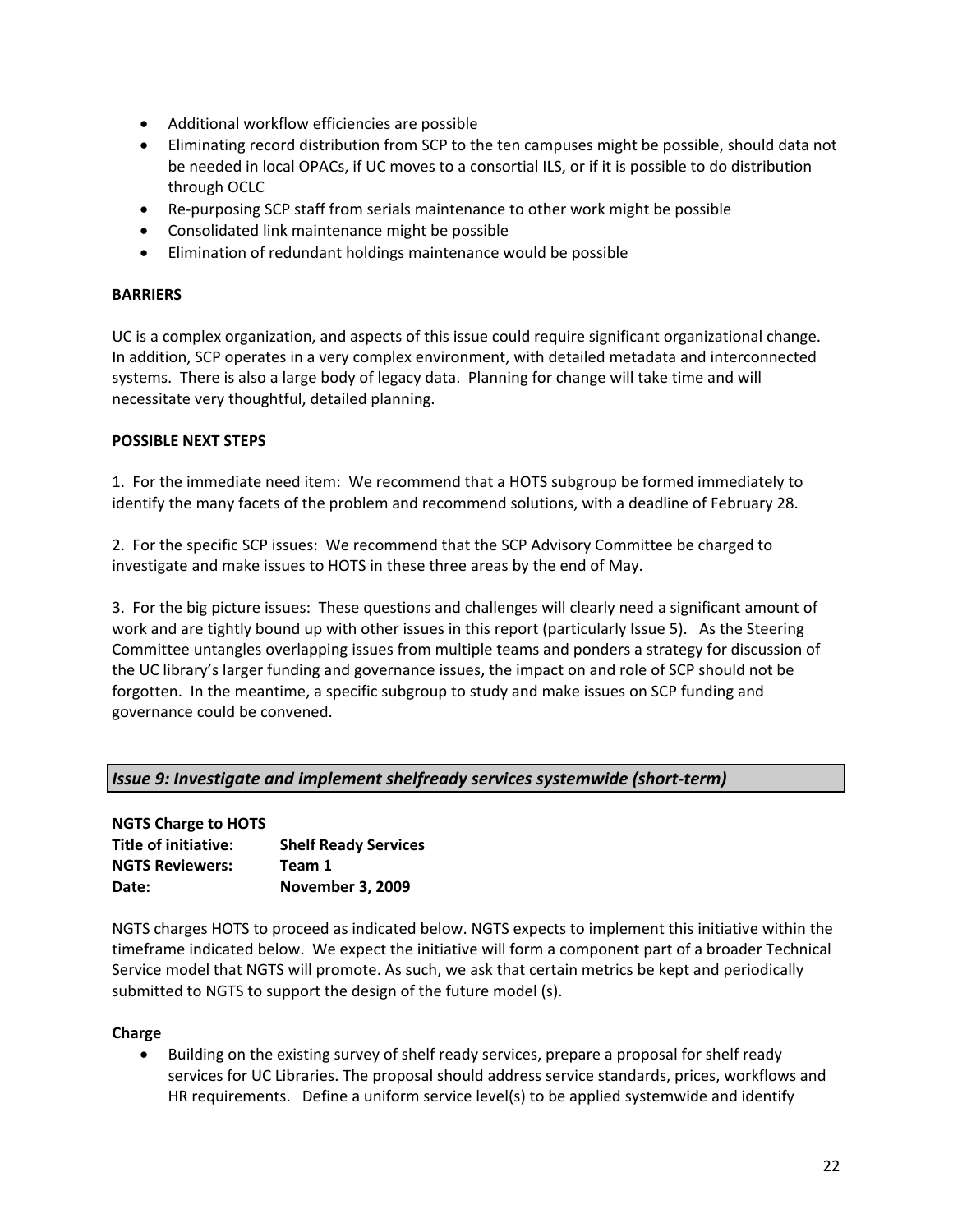whether the level(s) should be applied on a per vendor basis, for a category of vendors, or other approach. Identify benefits, barriers to adoption and ways to mitigate those barriers.

- Coordinate the Shelf Ready Service proposal with the CDL Shared Print Steering Task Force and Shared Print Manager. HOTS may wish to focus its proposal on the material not typically supplied by a primary monograph vendor and to coordinate with the SPSTF as it develops shelf ready service standards for shared print material supplied by a primary monograph vendor. (The SPSTF is currently working on a proposal for a shared approval plan with a primary monograph vendor. Part of the SPSTF's charge is to define Bibliographic Service Standards and Acquisitions Service Standards for Shared Print Monographs. These will include shelf ready services for monographs acquired on the shared approval plan but will not include services for local campus approvals with the same vendor. HOTS may consider whether to include in its proposal shelf ready services for local campus approval plans with a primary monograph vendor and/or whether to align those services with Shared Print.)
- Estimate/project System-wide costs, number of books, and human resource efficiencies gained annually for the next five years.
- Identify a small group to serve as an implementation team. This group will oversee implementation.
- Prepare an implementation plan for each campus that incorporates the timeline below and indicates specific barriers to adoption, if any.

### **Goals**

- Achieve economies of scale
- Foster standard practices across the system
- Position to competitively negotiate pricing for services with book vendors

## **Implementation Timeline**

- Additional research due February 1, 2010
- Approvals secured by March 15, 2010
- Implementation: June 30, 2010 to December 31, 2010.
- Provide quarterly metrics to NGTS beginning : December, 2010

## **Metrics to keep, post implementation**

Please design a template for all campuses to use to capture these metrics such that all campuses are collecting the same data. Please compile the statistics quarterly and submit them to NGTS.

- Number of books supplied shelf ready
- Average cost/book shelf ready services
- Human resources dedicated to processing books (classification levels and FTE prior to and post implementation for the next 3 years)
- Human resources deployed, workflows augmented or developed as a result of this initiative (classification levels, FTE and description; does not assume a direct transfer of staff from one activity to another)
- Ratio of Technical Service Costs (HR and Shelf Ready Service) to Collection Cost

## **Assessment plan and report** (to be submitted to NGTS)

Prepare an annual assessment of shelf ready services

## **Approval Path**

• Steering forwards to Executive Team. The state of the by November 6, 2009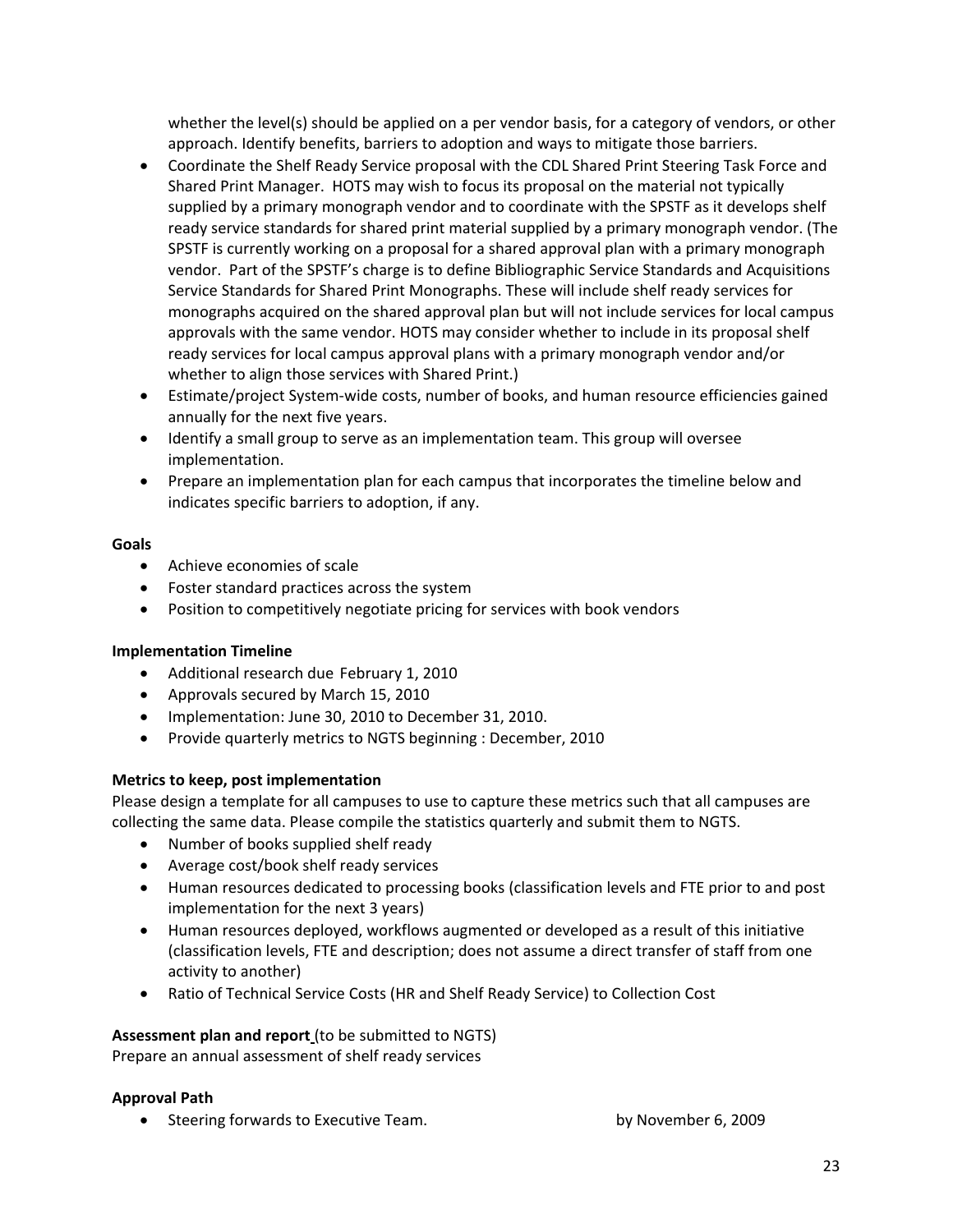- NGTS Steering and Executive send charge to HOTS : by November 13, 2009
- HOTS develops proposal and forwards to NGTS 1: by February 1, 2010
- NGTS1 forwards to Steering:  $\overline{a}$  by February 12, 2010
- NGTS Steering forwards to Executive team:  $\mu$  by February 26, 2010
- NGTS Steering charges implementation group by March 15, 2010

### *Issue 10: Implement systemwide cataloging policies (short‐term)*

**NGTS Charge to CAMCIG** 

**Title of initiative: System‐wide cataloging policies NGTS Reviewers: Team 1**  Date:

NGTS charges CAMCIG to proceed as indicated below. NGTS expects to implement this initiative within the timeframe indicated below. We expect the initiative will form a component part of a broader Technical Service model that NGTS will promote.

### **Charge**

- 1. Define what it means for UC to catalog at the network level. What impacts might this have on local campus workflows? What benefits might it bring to System-wide cataloging? Determine whether cataloging at the network level is recommended for UC.
- 2. Define a UC core/minimal-level bibliographic record. Consider relationship to PCC and CONSER standard records. Define "what's good enough" for cataloging most items across UC. Which, if any, materials should regularly receive minimal level records? Which, if any, materials should rarely receive minimal level records (i.e. with copy cataloging unavailable or only poor copy cataloging available, are there materials which should regularly receive full-level cataloging)? Have other consortia taken this approach? How may we learn from their experience?
- 3. How might campus cataloging workflows be adjusted to ensure that all campuses always use the same OCLC record for the same item? What service(s) might OCLC offer to aid in this effort?
- 4. Prepare System-wide training plan and implementation plan based on issues for items 1, 2, and 3.
- 5. Estimate campus and System-wide costs for implementing issues and training for items 1-3.
- 6. Evaluate the pros and cons of using single versus separate records for print + electronic holdings for continuing resources. Consider NGM display issues and impacts on use/creation of LHRs. Determine whether going forward with separate records would necessitate going back and separating existing combined records for each campus and for SCP. Obtain input from the Shared Cataloging Program Advisory Committee (SCP‐AC) and Heads of Public Services (HOPS). Recommend action.
- 7. Estimate campus and System-wide costs for implementing issues for item 6.

### **Goals**

- Establish and foster standard cataloging practices across the System.
- Facilitate streamlined cataloging by defining and implementing minimal level record standards and practices.
- Improve discovery and access to electronic continuing resources where print or other formats are also held by the campus libraries.